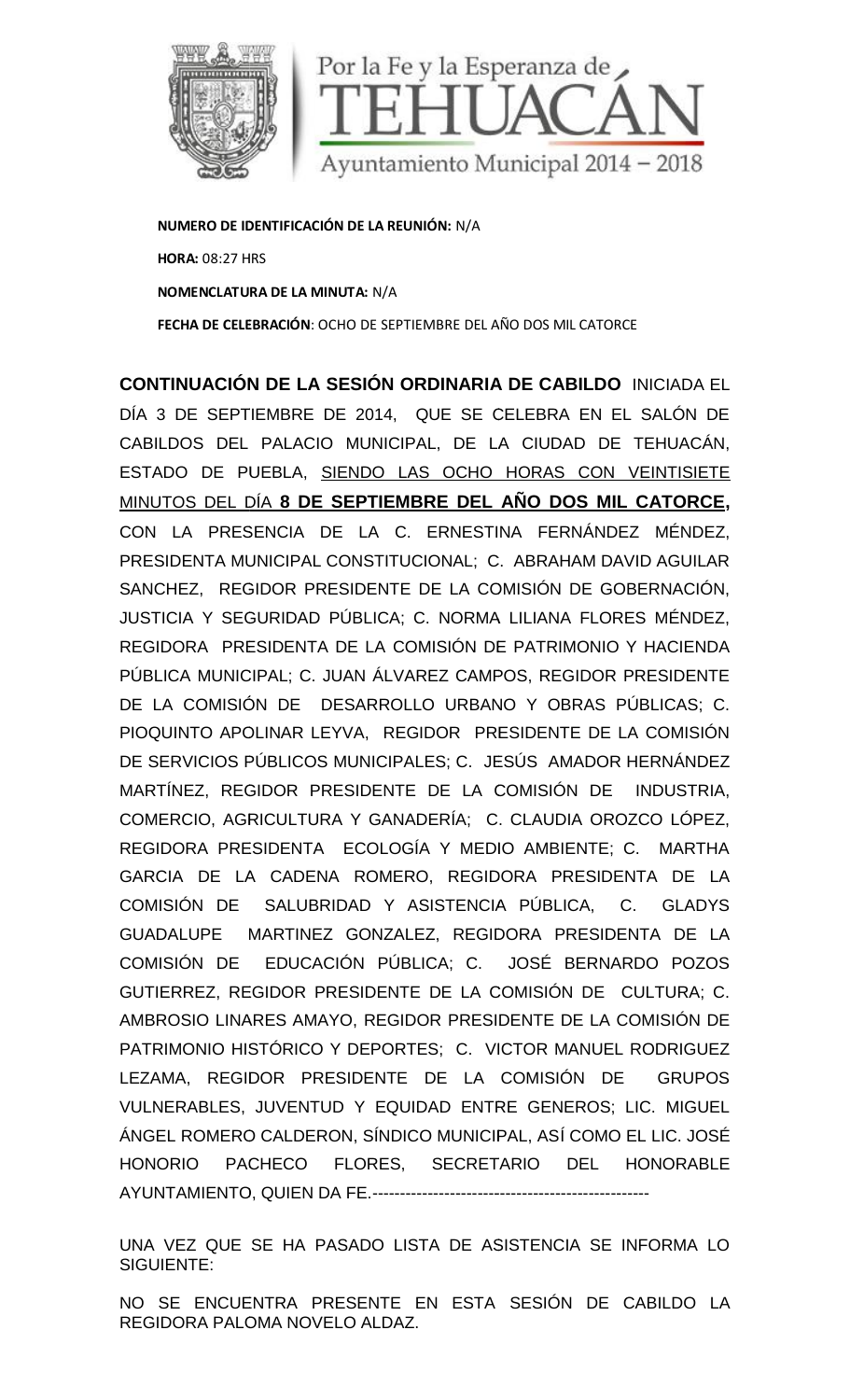SEÑORA PRESIDENTA LE COMUNICO QUE SE ENCUENTRAN 13 DE LOS MIEMBROS DEL CABILDO, POR LO ANTERIOR SE DECLARA EL QUÓRUM LEGAL PARA CONTINUAR CON LA PRESENTE SESIÓN DE CABILDO.

EL LIC. JOSÉ HONORIO PACHECO FLORES, MANIFIESTA QUE SE REANUDA LA SESIÓN ORDINARIA DE CABILDO INICIADA EL DÍA 3 DE SEPTIEMBRE DEL AÑO EN CURSO, POR LO CUAL SE PROCEDE A TRATAR EN ASUNTOS GENERALES LOS PUNTOS QUE QUEDARON PENDIENTES.

## **ASUNTOS GENERALES.- PRESIDENCIA.- ANÁLISIS, DISCUSIÓN Y EN SU CASO APROBACIÓN DEL PETITORIO PARA QUE FUNJAN COMO JUECES DEL REGISTRO CIVIL LOS PRESIDENTES AUXILIARES.**

EL LIC. JOSÉ HONORIO PACHECO FLORES, PROCEDE A DAR LECTURA AL PETITORIO CORRESPONDIENTE, MISMO QUE A LA LETRA DICE:

## **"… HONORABLE CABILDO:**

LA SUSCRITA, **C. ERNESTINA FERNÁNDEZ MÉNDEZ,** PRESIDENTA MUNICIPAL DE TEHUACÁN, PUEBLA, EN EJERCICIO DE LAS FACULTADES QUE ME CONFIEREN LOS ARTÍCULOS 78, 90 Y 91 FRACCIONES III y XXVI, Y DEMÁS RELATIVOS APLICABLES DE LA LEY ORGÁNICA MUNICIPAL, SOMETO A LA CONSIDERACIÓN DE ESTE CUERPO COLEGIADO EL PRESENTE PETITORIO, **POR LO QUE:**

## **C O N S I D E R A N D O**

- I. QUE LA FRACCIÓN II DEL ARTÍCULO 115 DE LA CONSTITUCIÓN POLÍTICA DE LOS ESTADOS UNIDOS MEXICANOS, SEÑALA QUE LOS MUNICIPIOS ESTARÁN INVESTIDOS DE PERSONALIDAD JURÍDICA Y PATRIMONIO PROPIO EL CUAL MANEJARÁN CONFORME A LA LEY Y QUE LOS AYUNTAMIENTOS TENDRÁN LAS FACULTADES PARA APROBAR, DE ACUERDO CON LAS LEYES EN MATERIA MUNICIPAL, QUE DEBERÁN EXPEDIR LAS LEGISLATURAS DE LOS ESTADOS, LOS BANDOS DE POLICÍA Y GOBIERNO, LOS REGLAMENTOS, LAS<br>CIRCULARES Y DISPOSICIONES ADMINISTRATIVAS DE CIRCULARES Y DISPOSICIONES ADMINISTRATIVAS DE OBSERVANCIA GENERAL DENTRO DE SUS RESPECTIVAS JURISDICCIONES, QUE ORGANICEN LA ADMINISTRACIÓN PÚBLICA MUNICIPAL, REGULEN LAS MATERIAS, PROCEDIMIENTOS, FUNCIONES Y SERVICIOS PÚBLICOS DE SU COMPETENCIA Y ASEGUREN LA PARTICIPACIÓN CIUDADANA Y VECINAL, DISPOSICIÓN QUE ES CONFIRMADA POR LOS ARTÍCULOS 103 Y 104 FRACCIÓN III DE LA CONSTITUCIÓN POLÍTICA DEL ESTADO LIBRE Y SOBERANO DE PUEBLA Y 3 DE LA LEY ORGÁNICA MUNICIPAL.
- II. QUE EL ARTÍCULO 78 FRACCIONES I, IV Y XVIII DE LA LEY ORGÁNICA MUNICIPAL, DETERMINA DENTRO DE LAS ATRIBUCIONES DE LOS AYUNTAMIENTOS EL CUMPLIR Y HACER CUMPLIR, EN LOS ASUNTOS DE SU COMPETENCIA, LAS LEYES, DECRETOS Y DISPOSICIONES DE OBSERVANCIA GENERAL DE LA FEDERACIÓN Y DEL ESTADO, ASÍ COMO LOS ORDENAMIENTOS MUNICIPALES; EXPEDIR BANDOS DE POLICÍA Y GOBIERNO, REGLAMENTOS, CIRCULARES Y DISPOSICIONES ADMINISTRATIVAS DE OBSERVANCIA GENERAL, REFERENTES A SU ORGANIZACIÓN, FUNCIONAMIENTO, SERVICIOS PÚBLICOS QUE DEBAN PRESTAR Y DEMÁS ASUNTOS DE SU COMPETENCIA, SUJETÁNDOSE A LAS BASES NORMATIVAS ESTABLECIDAS POR LA CONSTITUCIÓN POLÍTICA DEL ESTADO LIBRE Y SOBERANO DE PUEBLA, VIGILANDO SU OBSERVANCIA Y APLICACIÓN Y PROMOVER CUANTO ESTIME CONVENIENTE PARA EL PROGRESO ECONÓMICO, SOCIAL Y CULTURAL DEL MUNICIPIO;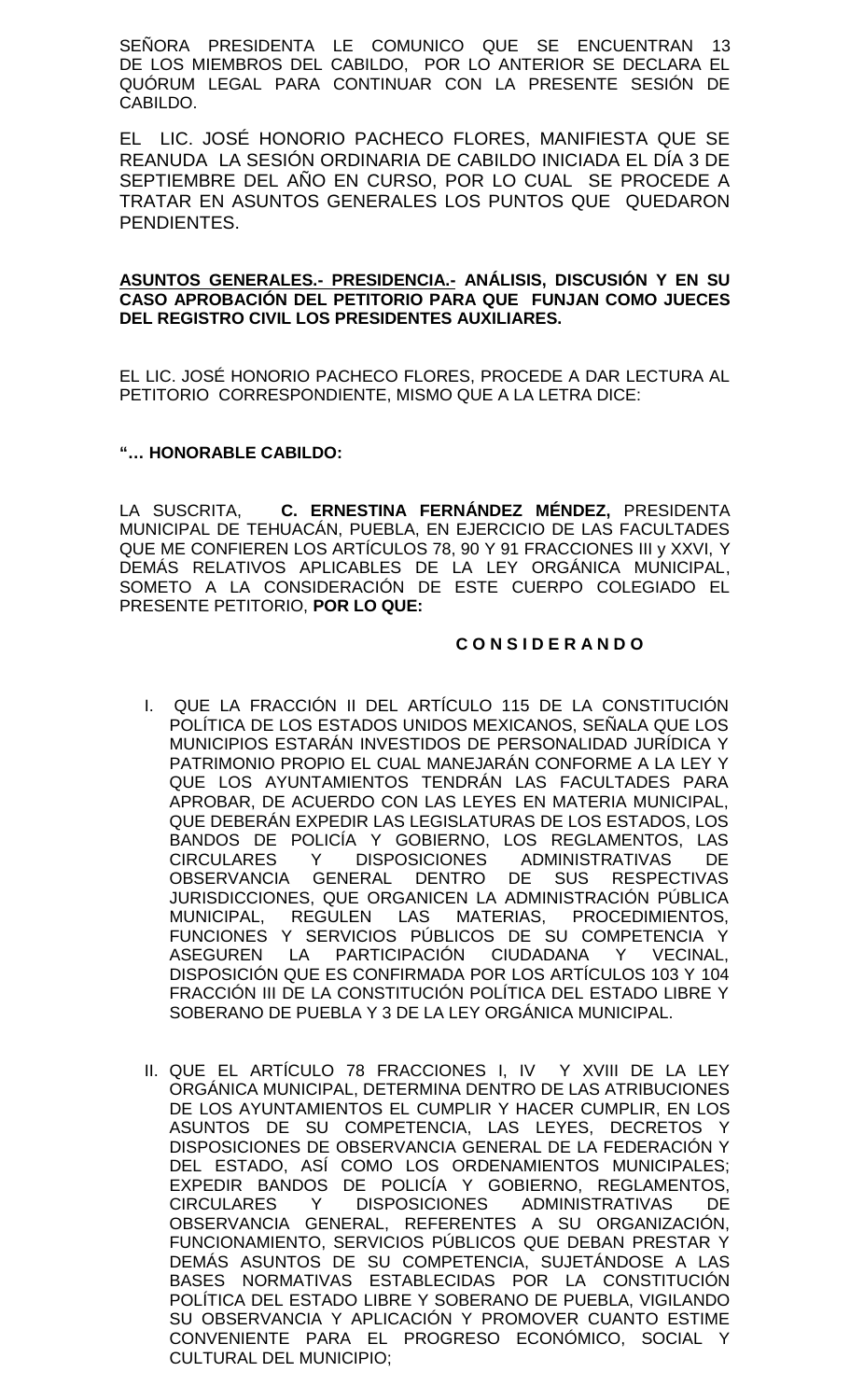- III. QUE EL ARTÍCULO 90 DE LA LEY ORGÁNICA MUNICIPAL SEÑALA QUE LOS AYUNTAMIENTOS SERÁN PRESIDIDOS POR UN PRESIDENTE MUNICIPAL, QUIEN SERÁ ELECTO EN LOS TÉRMINOS DE LA CONSTITUCIÓN POLÍTICA DEL ESTADO LIBRE Y SOBERANO DE PUEBLA, LAS DISPOSICIONES APLICABLES DE LA LEGISLACIÓN ELECTORAL Y DE ESTA LEY.
- IV. QUE EN TÉRMINOS DEL ARTÍCULO 91 FRACCIONES II Y XXVI DE LA MISMA LEY ORGÁNICA MUNICIPAL DENTRO DE LAS FACULTADES Y OBLIGACIONES DE LOS PRESIDENTES MUNICIPALES ESTÁN EL CUMPLIR Y HACER CUMPLIR LAS LEYES, REGLAMENTOS Y DISPOSICIONES ADMINISTRATIVAS, IMPONIENDO EN SU CASO LAS SANCIONES QUE ESTABLEZCAN, A MENOS QUE CORRESPONDA ESA FACULTAD A DISTINTO SERVIDOR PÚBLICO, EN TÉRMINOS DE LAS MISMAS; ASÍ COMO PROMOVER LO NECESARIO AL FOMENTO DE LA AGRICULTURA, INDUSTRIA, COMERCIO, EDUCACIÓN, HIGIENE, BENEFICIENCIA Y DEMÁS RAMOS DE LA ADMINISTRACIÓN PÚBLICA MUNICIPAL Y ATENDER AL EFICAZ FUNCIONAMIENTO DE LAS OFICINAS Y ESTABLECIMIENTOS PÚBLICOS MUNICIPALES.
- V. QUE CON FECHA 2 DE SEPTIEMBRE DE 2014, SE RECIBIÓ EN LA SECRETARÍA DEL AYUNTAMIENTO ESCRITO DIRIGIDO A LA C. ERNESTINA FERNÁNDEZ MÉNDEZ, PRESIDENTA MUNICIPAL DE TEHUACÁN, PUEBLA, SIGNADO POR LOS C.C. MIGUEL ÁNGEL FLORES ALBINO, LUIS ENRIQUE RIVERA RAMOS, MIGUEL ÁNGEL LLANOS CRUZ, MANUEL MORALES GUILLERMO, GORGONIO LUIS GARCIA AGUILAR Y FÉLIX GARCÍA RODRÍGUEZ, EN SU CARÁCTER DE PRESIDENTES AUXILIARES, EN EL CUAL MANIFIESTAN QUE EN RELACIÓN AL TEMA DEL REGISTRO CIVIL HAN TENIDO REUNIONES CON EL SECRETARIO GENERAL DE GOBIERNO, LUIS MALDONADO VENEGAS, ASI COMO CON LA LICENCIADA GRACIELA SAAVEDRA VÁZQUEZ, COORDINADORA GENERAL DEL REGISTRO CIVIL Y REPRESENTANTES DE GOBERNACIÓN DEL GOBIERNO FEDERAL, QUIENES LES HAN MANIFESTADO QUE PUEDEN SER JUECES DEL REGISTRO CIVIL DE SUS COMUNIDADES, SIEMPRE Y CUANDO LA PRESIDENTA MUNICIPAL LO AUTORICE Y OTORGUE LOS NOMBRAMIENTOS CORRESPONDIENTES, ASÍ COMO TAMBIEN LAS COMUNIDADES CONSERVEN AÚN USOS Y COSTUMBRES, POR LO QUE SOLICITAN A LA PRESIDENTA MUNICIPAL Y A SU HONORABLE CUERPO DE REGIDORES, TENGAN A BIEN OTORGARLES LOS NOMBRAMIENTOS CORRESPONDIENTES EN DONDE SE LES AUTORICE SEAN JUECES DEL REGISTRO CIVIL DE LAS PERSONAS EN SUS COMUNIDADES, ASÍ MISMO SE AUTORICE AL OFICIAL O ENCARGADO DEL REGISTRO CIVIL, DE ACUERDO A LA SIGUIENTE PROPUESTA:

| <b>JUNTA AUXILIAR</b>     | <b>PROPUESTA JUEZ DEL</b><br><b>REGISTRO CIVIL</b>              | <b>PROPUESTA OFICIAL O</b><br><b>ENCARGADO</b><br><b>DEL</b><br><b>REGISTRO CIVIL</b> |
|---------------------------|-----------------------------------------------------------------|---------------------------------------------------------------------------------------|
| <b>SANTA MARÍA COAPAN</b> | <b>ANGEL</b><br><b>FLORES</b><br><b>MIGUEL</b><br><b>ALBINO</b> | JESUS GERARDO CORTÉS<br><b>ALBINO</b>                                                 |
| SANTA CRUZ ACAPA          | FÉLIX GARCIA RODRIGUEZ                                          | ADRIANA CABRERA MORA                                                                  |
| MAGDALENA                 | <b>MORALES</b><br>MANUEL                                        | VERONICA<br><b>PACHECO</b>                                                            |
| <b>CUAYUCATEPEC</b>       | <b>GUILLERMO</b>                                                | <b>HERNANDEZ</b>                                                                      |
| <b>CRISTÓBAL</b><br>SAN   | <b>GARCIA</b><br><b>GORGONIO</b><br>LUIS                        | ADAN AGUILAR VIDAL                                                                    |
| <b>TEPETEOPAN</b>         | <b>AGUILAR</b>                                                  |                                                                                       |
| SAN PEDRO ACOQUIACO       | <b>LUIS</b><br><b>ENRIQUE</b><br><b>RIVERA</b>                  | <b>OLGA</b><br><b>GUICELA</b><br><b>TOBON</b>                                         |
|                           | <b>RAMOS</b>                                                    | CRUZ                                                                                  |
| <b>SAN DIEGO CHALMA</b>   | ÁNGEL<br><b>MIGUEL</b><br><b>LLANOS</b><br>CRUZ                 | ARMANDO HERRERA LÓPEZ                                                                 |

POR LO EXPUESTO EN TODOS Y CADA UNO DE LOS CONSIDERANDOS QUE ANTECEDEN Y EN USO DE LAS FACULTADES CONFERIDAS, SE PROPONE A CONSIDERACIÓN DE ESTE HONORABLE CUERPO COLEGIADO EL SIGUIENTE: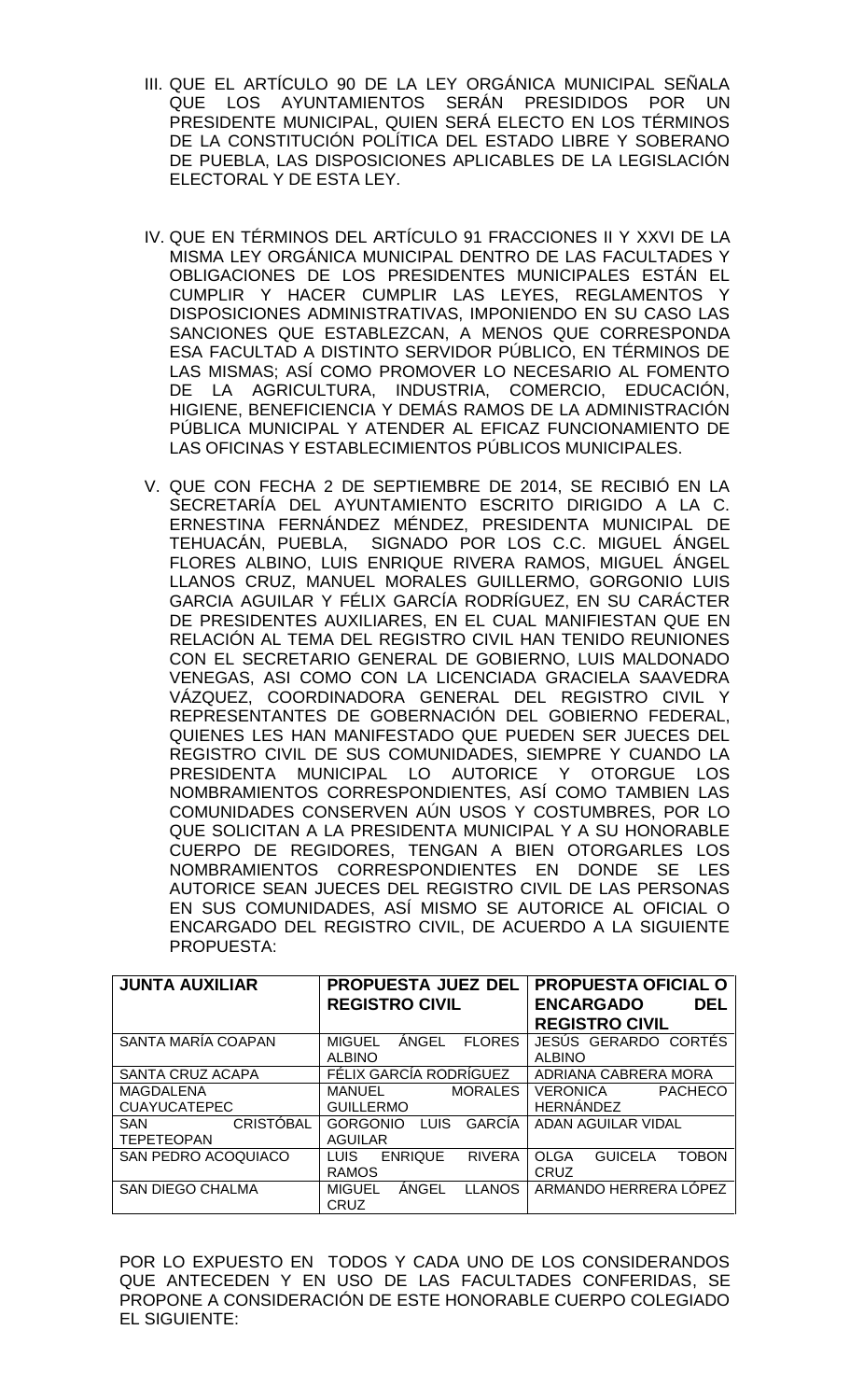## **P E T I T O R I O**

PRIMERO.- SE APRUEBE LA PETICIÓN DE LOS PRESIDENTES AUXILIARES PARA QUE FUNJAN COMO JUECES DEL REGISTRO CIVIL EN SUS RESPECTIVAS JUNTAS AUXILIARES.

SEGUNDO.- SE GIRE OFICIO A LA LIC. GRACIELA SAAVEDRA VÁZQUEZ, COORDINADORA GENERAL DEL REGISTRO CIVIL EN EL ESTADO, PARA EL EFECTO DE QUE SE SIRVA EXPEDIR LOS NOMBRAMIENTOS DE JUECES A LOS PRESIDENTES DE LAS JUNTAS AUXILIARES REFERIDOS EN EL CONSIDERANDO V DEL PRESENTE PETITORIO, ESTO EN CASO DE NO EXISTIR INCONVENIENTE ALGUNO DE SU PARTE.

LO ANTERIOR CON FUNDAMENTO EN LOS ARTÍCULOS 848, 849 Y 850 DEL CÓDIGO CIVIL PARA EL ESTADO LIBRE Y SOBERANO DE PUEBLA Y SUS CORRELATIVOS DEL REGLAMENTO DEL REGISTRO CIVIL DE LAS PERSONAS PARA EL ESTADO DE PUEBLA.

**A T E N T A M E N T E.- POR LA FE Y LA ESPERANZA DE TEHUACAN.- TEHUACÁN, PUEBLA, A 8 DE SEPTIEMBRE DE 2014.- PRESIDENTA MUNICIPAL CONSTITUCIONAL.- C. ERNESTINA FERNÁNDEZ MÉNDEZ.- FIRMA ILEGIBLE".**

SEÑORES REGIDORES Y SINDICO MUNICIPAL, EN VOTACIÓN SE LES CONSULTA SI SE APRUEBA LA PROPUESTA PRESENTADA EN CUESTIÓN, LOS QUE ESTÉN POR LA AFIRMATIVA SÍRVANSE MANIFESTARLO LEVANTANDO LA MANO.

HABIÉNDOSE ANALIZADO AMPLIAMENTE EL CONTENIDO DEL PETITORIO DE REFERENCIA, POR UNANIMIDAD DE VOTOS A FAVOR, POR PARTE DE LOS INTEGRANTES DEL HONORABLE CABILDO, SE DETERMINA EL SIGUIENTE:

## **A C U E R D O**

**PRIMERO.-** SE APRUEBA LA PETICIÓN DE LOS PRESIDENTES AUXILIARES PARA QUE FUNJAN COMO JUECES DEL REGISTRO CIVIL EN SUS RESPECTIVAS JUNTAS AUXILIARES.

**SEGUNDO.-** SE GIRE OFICIO A LA LIC. GRACIELA SAAVEDRA VÁZQUEZ, COORDINADORA GENERAL DEL REGISTRO CIVIL EN EL ESTADO, PARA EL EFECTO DE QUE SE SIRVA EXPEDIR LOS NOMBRAMIENTOS DE JUECES A LOS PRESIDENTES DE LAS JUNTAS AUXILIARES REFERIDOS EN EL CONSIDERANDO V DEL PRESENTE PETITORIO, ESTO EN CASO DE NO EXISTIR INCONVENIENTE ALGUNO DE SU PARTE.

LO ANTERIOR CON FUNDAMENTO EN LOS ARTÍCULOS 848, 849 Y 850 DEL CÓDIGO CIVIL PARA EL ESTADO LIBRE Y SOBERANO DE PUEBLA Y SUS CORRELATIVOS DEL REGLAMENTO DEL REGISTRO CIVIL DE LAS PERSONAS PARA EL ESTADO DE PUEBLA.

**ASUNTOS GENERALES.- REGIDURÍA DE SALUBRIDAD E HIGIENE.- ANÁLISIS, DISCUSIÓN Y EN SU CASO APROBACIÓN DEL DICTAMEN QUE CONTIENE: LA RATIFICACIÓN DEL COMITÉ MUNICIPAL DE SALUD INTEGRADO PARA EL PERIODO 2014-2018**

SEÑORA REGIDORA TIENE USTED EL USO DE LA PALABRA.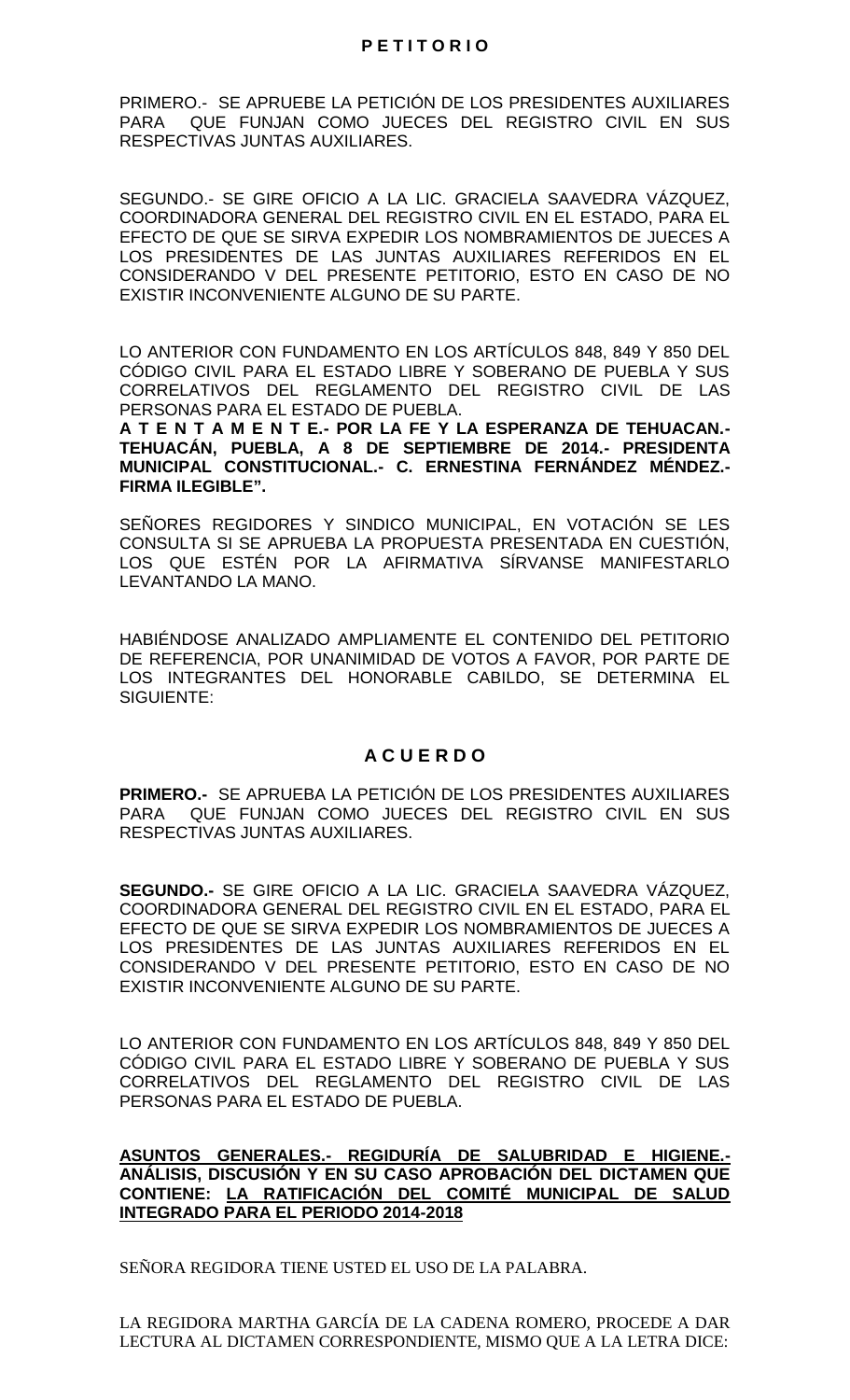#### **"… HONORABLE AYUNTAMIENTO DE TEHUACAN, PUEBLA.**

LOS QUE SUSCRIBIMOS, MARTHA GARCIA DE LA CADENA ROMERO, NORMA LILIANA FLORES MENDEZ, PALOMA NOVELO ALDAZ Y JOSE BERNARDO POZOS GUTIERREZ, MIEMBROS INTEGRANTES DE LA COMISIÓN DE SALUBRIDAD Y ASISTENCIA PUBLICA, DE ESTE HONORABLE AYUNTAMIENTO DE TEHUACÁN, POR EL PERIODO 2014 - 2018, EN EJERCICIO DE LAS FACULTADES QUE NOS CONFIEREN LOS ARTÍCULOS 90, 91 FRACCIONES III, XLVI, XLIX, LXI Y DEMÁS RELATIVOS Y APLICABLES DE LA LEY ORGÁNICA MUNICIPAL, SOMETEMOS A SU APROBACIÓN EL DICTAMEN QUE CONTIENE: LA RATIFICACIÓN DEL COMITÉ MUNICIPAL DE SALUD INTEGRADO PARA EL PERIODO 2014-2018 CON BASE EN LOS SIGUIENTES:

### **A N T E C E D E N T E S**

I.- QUE EN TÉRMINOS DE LO DISPUESTO POR EL ARTÍCULO 115 FRACCIONES I PRIMER PÁRRAFO, II Y IV DE LA CONSTITUCIÓN POLÍTICA DE LOS ESTADOS UNIDOS MEXICANOS, DETERMINA QUE CADA MUNICIPIO SERÁ GOBERNADO POR UN AYUNTAMIENTO DE ELECCIÓN POPULAR DIRECTA, INTEGRADO POR UN PRESIDENTE MUNICIPAL Y EL NÚMERO DE REGIDORES Y SÍNDICOS QUE LA LEY DETERMINE. LA COMPETENCIA QUE ESTA CONSTITUCIÓN OTORGA AL GOBIERNO MUNICIPAL SE EJERCERÁ POR EL AYUNTAMIENTO DE MANERA EXCLUSIVA Y NO HABRÁ AUTORIDAD INTERMEDIA ALGUNA ENTRE ÉSTE Y EL GOBIERNO DEL ESTADO, ASIMISMO ESTABLECE QUE LOS AYUNTAMIENTOS TENDRÁN FACULTADES PARA APROBAR, DE ACUERDO CON LAS LEYES EN MATERIA MUNICIPAL QUE DEBERÁN EXPEDIR LAS LEGISLATURAS DE LOS ESTADOS, LOS BANDOS DE POLICÍA Y GOBIERNO, LOS REGLAMENTOS, CIRCULARES Y DISPOSICIONES ADMINISTRATIVAS DE OBSERVANCIA GENERAL DENTRO DE SUS RESPECTIVAS JURISDICCIONES, QUE ORGANICEN LA ADMINISTRACIÓN PÚBLICA MUNICIPAL, REGULEN LAS MATERIAS, PROCEDIMIENTOS, FUNCIONES Y SERVICIOS PÚBLICOS DE SU COMPETENCIA Y ASEGUREN LA PARTICIPACIÓN CIUDADANA Y VECINAL; EL OBJETO DE LAS LEYES A QUE SE REFIERE EL PÁRRAFO ANTERIOR SERÁ ESTABLECER: A) LAS BASES GENERALES DE LA ADMINISTRACIÓN PÚBLICA MUNICIPAL Y DEL PROCEDIMIENTO ADMINISTRATIVO, INCLUYENDO LOS MEDIOS DE IMPUGNACIÓN Y LOS ÓRGANOS PARA DIRIMIR LAS CONTROVERSIAS ENTRE DICHA ADMINISTRACIÓN Y LOS PARTICULARES, CON SUJECIÓN A LOS PRINCIPIOS DE IGUALDAD, PUBLICIDAD, AUDIENCIA Y LEGALIDAD;

QUE LA MISMA DISPOSICIÓN FUNDAMENTAL ESTABLECE EN SU ARTÍCULO 4O.; PÁRRAFO CUARTO: TODA PERSONA TIENE DERECHO A LA PROTECCIÓN DE LA SALUD. LA LEY DEFINIRÁ LAS BASES Y MODALIDADES PARA EL ACCESO A LOS SERVICIOS DE SALUD Y ESTABLECERÁ LA CONCURRENCIA DE LA FEDERACIÓN Y LAS ENTIDADES FEDERATIVAS EN MATERIA DE SALUBRIDAD GENERAL, CONFORME A LO QUE DISPONE LA FRACCIÓN XVI DEL ARTÍCULO 73 DE ESTA CONSTITUCIÓN. ASIMISMO EL PÁRRAFO NOVENO DEL ARTÍCULO CITADO ESTABLECE: EN TODAS LAS DECISIONES Y ACTUACIONES DEL ESTADO SE VELARÁ Y CUMPLIRÁ CON EL PRINCIPIO DEL INTERÉS SUPERIOR DE LA NIÑEZ, GARANTIZANDO DE MANERA PLENA SUS DERECHOS. LOS NIÑOS Y LAS NIÑAS TIENEN DERECHO A LA SATISFACCIÓN DE SUS NECESIDADES DE ALIMENTACIÓN, SALUD, EDUCACIÓN Y SANO ESPARCIMIENTO PARA SU DESARROLLO INTEGRAL. ESTE PRINCIPIO DEBERÁ GUIAR EL DISEÑO, EJECUCIÓN, SEGUIMIENTO Y EVALUACIÓN DE LAS POLÍTICAS PÚBLICAS DIRIGIDAS A LA NIÑEZ.

II.- QUE LA FRACCIÓN III DEL ARTÍCULO 105 DE LA CONSTITUCIÓN POLÍTICA DEL ESTADO LIBRE Y SOBERANO DE PUEBLA QUE MENCIONA: III.- LOS AYUNTAMIENTOS TENDRÁN FACULTADES PARA EXPEDIR DE ACUERDO CON LAS LEYES EN MATERIA MUNICIPAL QUE EMITA EL CONGRESO DEL ESTADO, LOS BANDOS DE POLICÍA Y GOBIERNO, LOS REGLAMENTOS, CIRCULARES Y DISPOSICIONES ADMINISTRATIVAS DE OBSERVANCIA GENERAL DENTRO DE SUS RESPECTIVAS JURISDICCIONES, QUE ORGANICEN LA ADMINISTRACIÓN PÚBLICA MUNICIPAL, REGULEN LAS MATERIAS, PROCEDIMIENTOS, FUNCIONES Y SERVICIOS PÚBLICOS DE SU COMPETENCIA Y ASEGUREN LA PARTICIPACIÓN CIUDADANA Y VECINAL.

III.- QUE EL ARTÍCULO 121 DE LA CONSTITUCIÓN POLÍTICA DEL ESTADO LIBRE Y SOBERANO DE PUEBLA CONTEMPLA: TODA PERSONA TIENE DERECHO A UN MEDIO AMBIENTE ADECUADO PARA SU DESARROLLO, SALUD Y BIENESTAR. EL ESTADO Y LOS MUNICIPIOS PROMOVERÁN Y GARANTIZARÁN, EN SUS RESPECTIVOS ÁMBITOS DE COMPETENCIA, MEJORAR LA CALIDAD DE VIDA Y LA PRODUCTIVIDAD DE LAS PERSONAS, A TRAVÉS DE LA PROTECCIÓN AL AMBIENTE Y LA PRESERVACIÓN,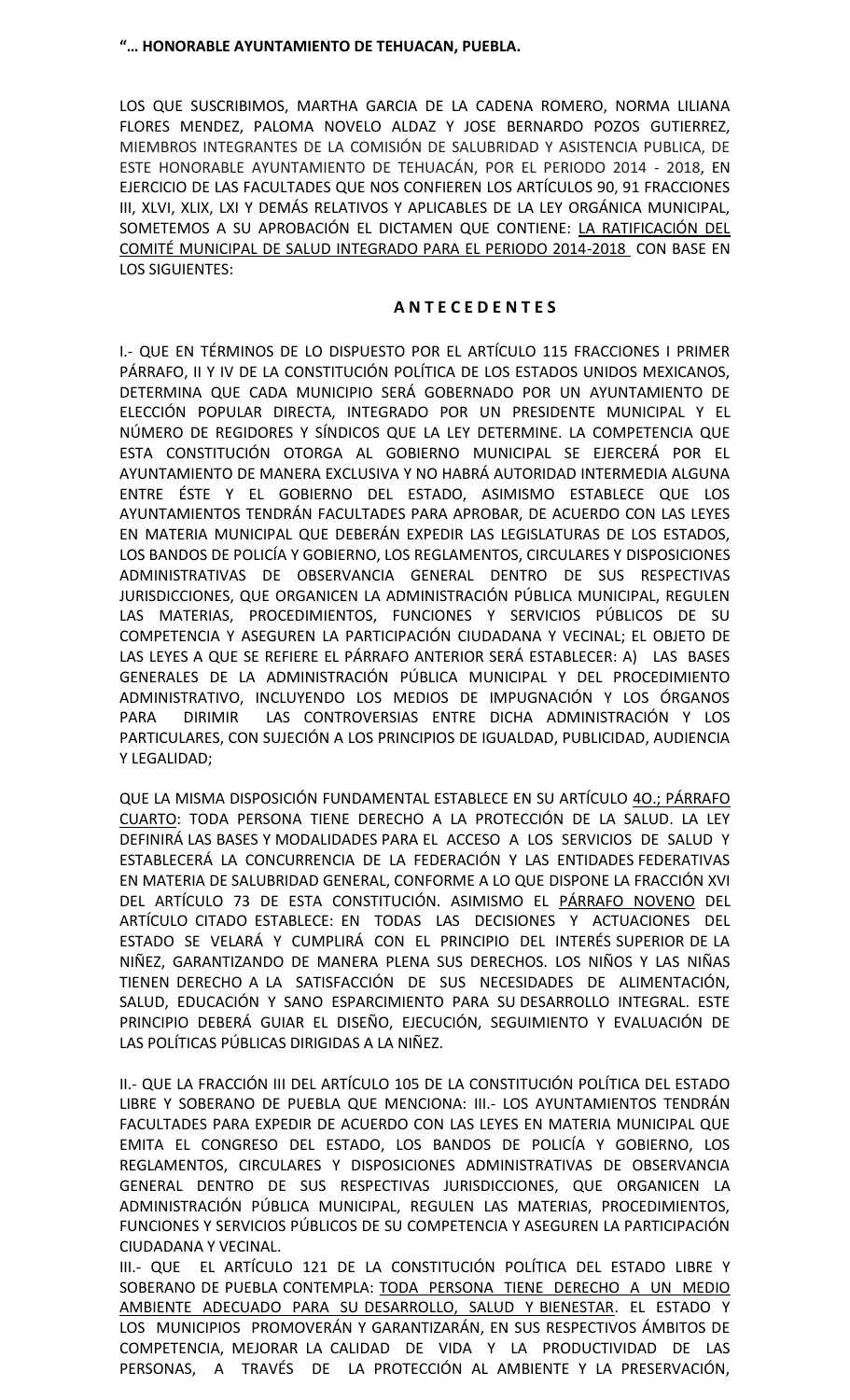RESTAURACIÓN Y MEJORAMIENTO DEL EQUILIBRIO ECOLÓGICO, DE MANERA QUE NO SE COMPROMETA LA SATISFACCIÓN DE LAS NECESIDADES DE LAS GENERACIONES FUTURAS. AL EFECTO SE EXPEDIRÁN LAS LEYES Y DISPOSICIONES NECESARIAS. ASIMISMO, ES DEBER DEL ESTADO COMBATIR LAS EPIDEMIAS QUE SE DESARROLLEN DENTRO DEL TERRITORIO.

## **C O N S I D E R A N D O**

I. QUE EL PÁRRAFO PRIMERO DE LA FRACCIÓN II DEL ARTÍCULO 115 DE LA CONSTITUCIÓN POLÍTICA DE LOS ESTADOS UNIDOS MEXICANOS, DETERMINA QUE LOS AYUNTAMIENTOS TENDRÁN FACULTADES PARA APROBAR, DE ACUERDO CON LAS LEYES EN MATERIA MUNICIPAL QUE DEBERÁN EXPEDIR LAS LEGISLATURAS DE LOS ESTADOS, LOS BANDOS DE POLICÍA Y GOBIERNO, LOS REGLAMENTOS, CIRCULARES Y DISPOSICIONES ADMINISTRATIVAS DE OBSERVANCIA GENERAL DENTRO DE SUS RESPECTIVAS JURISDICCIONES, QUE ORGANICEN LA ADMINISTRACIÓN PÚBLICA MUNICIPAL, REGULEN LAS MATERIAS, PROCEDIMIENTOS, FUNCIONES Y SERVICIOS PÚBLICOS DE SU COMPETENCIA Y ASEGUREN LA PARTICIPACIÓN CIUDADANA Y VECINAL; MISMA DISPOSICIÓN QUE ES TRASLADADA A LA FRACCIÓN III DEL ARTÍCULO 105 DE LA CONSTITUCIÓN POLÍTICA DEL ESTADO LIBRE Y SOBERANO DE PUEBLA;

II. QUE EL ARTÍCULO 78 DE LA LEY ORGÁNICA MUNICIPAL DENTRO DE LAS ATRIBUCIONES DE LOS AYUNTAMIENTOS DETERMINA EN SUS FRACCIONES V. INDUCIR Y ORGANIZAR LA PARTICIPACIÓN DE LOS CIUDADANOS EN LA PROMOCIÓN DEL DESARROLLO INTEGRAL DE SUS COMUNIDADES; LXVI. LAS DEMÁS QUE LE CONFIERAN LAS LEYES Y ORDENAMIENTOS VIGENTES EN EL MUNICIPIO.

III. QUE EL ARTÍCULO 92 DE LA MISMA LEY ARRIBA INVOCADA ESTIPULA EN SUS FRACCIONES III, IV Y V QUE SON FACULTADES Y OBLIGACIONES DE LOS REGIDORES EL EJERCER LAS FACULTADES DE DELIBERACIÓN Y DECISIÓN DE LOS ASUNTOS QUE LE COMPETEN AL AYUNTAMIENTO, FORMAR PARTE DE LAS COMISIONES PARA LAS QUE FUEREN DESIGNADOS POR ESTE Y DICTAMINAR E INFORMAR SOBRE LOS ASUNTOS QUE SE LES ENCOMIENDE; DE LA MISMA FORMA LA FRACCIÓN VII. ESTABLECE: FORMULAR AL AYUNTAMIENTO LAS PROPUESTAS DE ORDENAMIENTOS EN ASUNTOS MUNICIPALES, Y PROMOVER TODO LO QUE CREAN CONVENIENTE AL BUEN SERVICIO PÚBLICO;

IV. QUE LA LEY ORGÁNICA MUNICIPAL ESTABLECE EN SU ARTÍCULO 94 EL AYUNTAMIENTO, PARA FACILITAR EL DESPACHO DE LOS ASUNTOS QUE LE COMPETEN, NOMBRARÁ COMISIONES PERMANENTES O TRANSITORIAS, QUE LOS EXAMINEN E INSTRUYAN HASTA PONERLOS EN ESTADO DE RESOLUCIÓN. ESTAS COMISIONES SESIONARÁN DE FORMA MENSUAL, SIENDO CONVOCADAS POR EL REGIDOR QUE PRESIDA LA MISMA, CONFORME AL REGLAMENTO RESPECTIVO. LOS REGIDORES DEBERÁN ASISTIR CON PUNTUALIDAD A LAS SESIONES DE LAS COMISIONES QUE EL HONORABLE AYUNTAMIENTO LES HA ENCOMENDADO.

V. QUE LA MISMA LEY ORGÁNICA MUNICIPAL ESTABLECE EN SU ARTÍCULO 188.- PARA COADYUVAR EN LOS FINES Y FUNCIONES DE LA ADMINISTRACIÓN PÚBLICA MUNICIPAL, LOS AYUNTAMIENTOS PROMOVERÁN LA PARTICIPACIÓN CIUDADANA, PARA FOMENTAR EL DESARROLLO DEMOCRÁTICO E INTEGRAL DEL MUNICIPIO. ASIMISMO EL ARTÍCULO 189 ESTABLECE: EN CADA MUNICIPIO FUNCIONARÁN UNO O VARIOS CONSEJOS DE PARTICIPACIÓN CIUDADANA, INSTANCIA BÁSICA, FLEXIBLE Y PLURAL DE PARTICIPACIÓN CIUDADANA, COMO ÓRGANOS DE PROMOCIÓN Y GESTIÓN SOCIAL, AUXILIAR DE LOS AYUNTAMIENTOS, CON LAS SIGUIENTES FACULTADES Y OBLIGACIONES: I. COADYUVAR PARA EL CUMPLIMIENTO EFICAZ DE LOS PLANES Y PROGRAMAS MUNICIPALES APROBADOS; II. PROMOVER LA PARTICIPACIÓN Y COLABORACIÓN DE LOS HABITANTES Y VECINOS EN TODOS LOS ASPECTOS DE BENEFICIO SOCIAL; Y III. PROPONER AL AYUNTAMIENTO ACTIVIDADES, ACCIONES, PLANES Y PROGRAMAS MUNICIPALES, O PARA MODIFICARLOS EN SU CASO. EN ESE MISMO CASO CITA EL ARTÍCULO 191.- EL AYUNTAMIENTO, CONVOCARÁ A LA SOCIEDAD PARA QUE SE INTEGRE EN LOS CONSEJOS DE PARTICIPACIÓN CIUDADANA, QUE DE MANERA ENUNCIATIVA Y NO LIMITATIVA, SERÁN LOS SIGUIENTES: I. SALUD;…

VI.- QUE LA MISMA LEY ESTATAL DE SALUD ESTABLECE EN SUS ARTÍCULOS 128.- LA PROMOCIÓN DE LA SALUD, TIENE POR OBJETO CREAR, CONSERVAR Y MEJORAR LAS CONDICIONES DESEABLES DE SALUD PARA TODA LA POBLACIÓN Y PROPICIAR EN EL INDIVIDUO LAS ACTIVIDADES, VALORES Y CONDUCTAS ADECUADAS PARA MOTIVAR SU PARTICIPACIÓN EN BENEFICIO DE LA SALUD INDIVIDUAL Y COLECTIVA. Y ARTÍCULO 129.-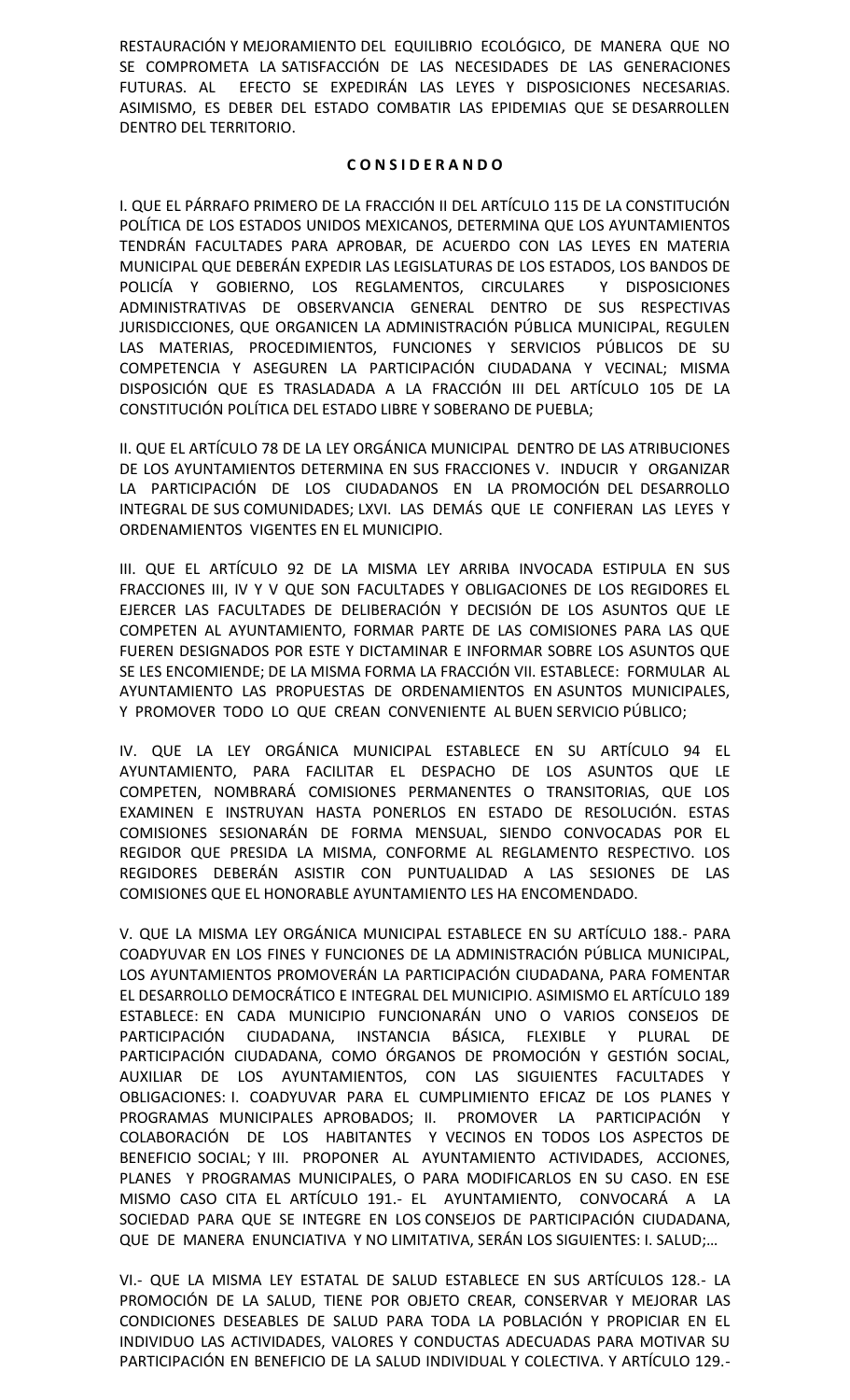LA PROMOCIÓN DE LA SALUD COMPRENDE: I. EDUCACIÓN PARA LA SALUD, II. NUTRICIÓN, III. CONTROL DE LOS EFECTOS NOCIVOS DEL AMBIENTE EN LA SALUD, IV. SALUD OCUPACIONAL, Y V. FOMENTO SANITARIO.

VII.- QUE LA SALUD ES LA **CONDICIÓN DE TODO SER VIVO QUE GOZA DE UN ABSOLUTO BIENESTAR TANTO A NIVEL FÍSICO COMO A NIVEL MENTAL Y SOCIAL**. ATENDIENDO A LO ANTERIOR CON FECHA 12 DE MARZO DE 2014, SE HA CREADO EL COMITÉ MUNICIPAL DE SALUD MISMO QUE TIENE ENTRE SUS PRINCIPALES OBJETIVOS.

VIII. QUE SE HA GENERADO UN PLAN DE SALUD MISMO QUE REQUIERE PARA SU EJECUCIÓN QUE EL COMITÉ MUNICIPAL DE SALUD TENGA PERSONALIDAD RECONOCIDA POR LA AUTORIDAD MUNICIPAL Y PARA QUE LAS ACTIVIDADES QUE REALICE DEN CERTEZA A LA CIUDADANÍA ASÍ COMO LA POSIBILIDAD DE CONSIDERAR A ESTE COMITÉ COMO EL MEDIO PARA LOGRAR LOS OBJETIVOS QUE EN MATERIA DE SALUD LA AUTORIDAD DEBE SATISFACER.

POR TAL SITUACIÓN ES QUE SE FORMULA EL PRESENTE Y POR LO ANTERIORMENTE EXPUESTO Y FUNDADO EN LOS CONSIDERANDOS QUE ANTECEDEN, Y EN USO DE LAS FACULTADES CONFERIDAS SE PROPONE A CONSIDERACIÓN DE ESTE HONORABLE CUERPO COLEGIADO EL SIGUIENTE:

## D I C T A M E N

**ÚNICO.- LA RATIFICACIÓN DEL COMITÉ MUNICIPAL DE SALUD INTEGRADO PARA EL PERIODO 2014-2018, POR LAS RAZONES CONTENIDAS EN LOS ANTECEDENTES I, III, EN RELACIÓN A LOS CONSIDERANDOS III, V, VI, VII Y VIII DEL PRESENTE DOCUMENTO.-** ATENTAMENTE.- INTEGRANTES DE LA COMISIÓN DE SALUBRIDAD Y ASISTENCIA PUBLICA.- TEHUACAN, PUEBLA, A 3 DE SEPTIEMBRE DEL 2014.- LIC. MARTHA GARCIA DE LA CADENA ROMERO.- **PRESIDENTE DE LA COMISIÓN.-** LIC. NORMA LILIANA FLORES MENDEZ.- **MIEMBRO DE LA COMISIÓN.-** LIC. PALOMA NOVELO ALDAZ.- **MIEMBRO DE LA COMISIÓN.-** MTRO. JOSE BERNARDO POZOS GUTIERREZ.- **MIEMBRO DE LA COMISIÓN.- FIRMAS ILEGIBLES".**

EL REGIDOR JESUS AMADOR HERNÁNDEZ MARTÍNEZ, PREGUNTA QUIENES CONFORMAN ESA COMISIÓN.

LA REGIDORA MARTHA GARCÍA DE LA CADENA ROMERO, DA LECTURA A LOS NOMBRES.

SEÑORES REGIDORES Y SINDICO MUNICIPAL, EN VOTACIÓN SE LES CONSULTA SI SE APRUEBA LA PROPUESTA PRESENTADA EN CUESTIÓN, LOS QUE ESTÉN POR LA AFIRMATIVA SÍRVANSE MANIFESTARLO LEVANTANDO LA MANO.

HABIÉNDOSE ANALIZADO AMPLIAMENTE EL CONTENIDO DEL PETITORIO DE REFERENCIA, POR UNANIMIDAD DE VOTOS A FAVOR, POR PARTE DE LOS INTEGRANTES DEL HONORABLE CABILDO, SE DETERMINA EL SIGUIENTE:

## **A C U E R D O**

### **ÚNICO.- SE RATIFICA EL COMITÉ MUNICIPAL DE SALUD INTEGRADO PARA EL PERIODO 2014-2018, POR LAS RAZONES CONTENIDAS EN LOS ANTECEDENTES I, III, EN RELACIÓN A LOS CONSIDERANDOS III, V, VI, VII Y VIII DEL PRESENTE DOCUMENTO.**

LO ANTERIOR CON FUNDAMENTO EN LOS DISPOSITIVOS LEGALES INVOCADOS EN EL DICTAMEN DE REFERENCIA.

**ASUNTOS GENERALES.- SINDICATURA.- ANÁLISIS, DISCUSIÓN Y EN SU CASO APROBACIÓN DEL DICTAMEN QUE VERSA SOBRE LA AUTORIZACIÓN DE ESTE HONORABLE CABILDO, PARA QUE SE ORDENE A LA TESORERÍA DE ESTE AYUNTAMIENTO DE TEHUACÁN, PUEBLA, CUBRA EL PAGO RESTANTE DE LA OPERACIÓN Y ASISTENCIA MEDICA POST-OPERATORIA, POR LA CANTIDAD DE \$18,252.00 (DIECIOCHO MIL**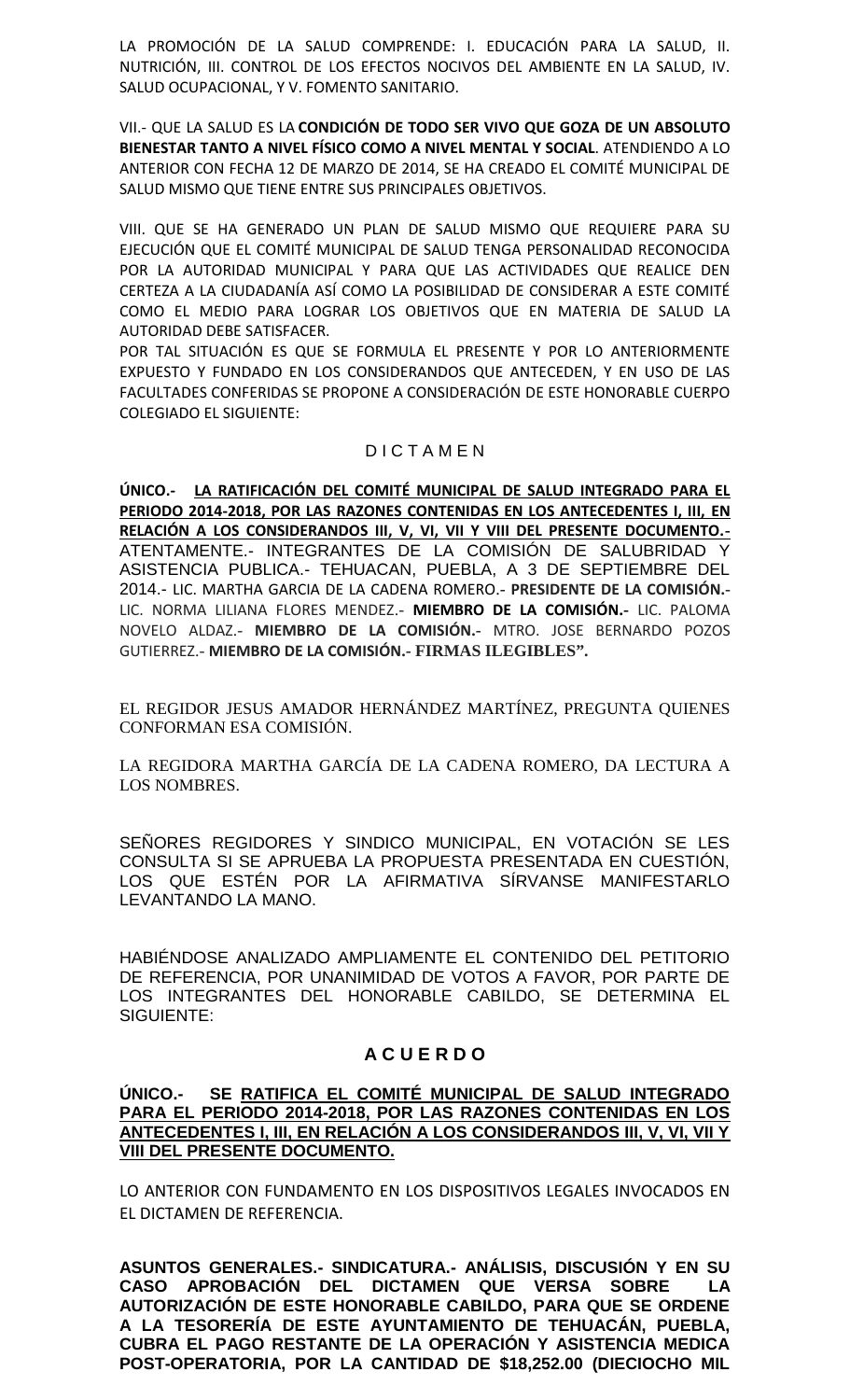**DOSCIENTOS CINCUENTA Y DOS PESOS CERO CENTAVOS MONEDA NACIONAL), POR CONCEPTO DE HONORARIOS DE LOS CC. MEDICOS AGUSTIN DURAN PEÑA, MARIA EUGENIA OSORIO RUIZ, LA AUXILIAR PATRICIA DURAN PEÑA Y EL INSTRUMENTISTA ANA MARIA YARCE RODRIGUEZ PERSONAS QUE INTERVINIERON EN LA CIRUGIA A FAVOR DEL C. JOSÉ LUIS MORO HERNÁNDEZ, QUIEN SUFRIÓ UN ACCIDENTE LABORAL, COMO MIEMBRO DE LA POLICÍA MUNICIPAL DE LA DIRECCIÓN DE SEGURIDAD PUBLICA.**

SEÑOR SÍNDICO TIENE USTED EL USO DE LA PALABRA.

EL LIC. MIGUEL ÁNGEL ROMERO CALDERON, PROCEDE A DAR LECTURA AL DICTAMEN CORRESPONDIENTE, MISMO QUE A LA LETRA DICE:

## **"… HONORABLE CABILDO.**

EL SUSCRITO SINDICO MUNICIPAL DEL HONORABLE AYUNTAMIENTO DE TEHUACÁN, PUEBLA, CON FUNDAMENTO EN EL ARTICULO 100 DE LA LEY ORGÁNICA MUNICIPAL DE ESTADO DE PUEBLA, SOMETO A ESTE CUERPO COLEGIADO EL PRESENTE DICTAMEN RESPECTO DE:

LA AUTORIZACIÓN DE ESTE HONORABLE CABILDO, PARA QUE SE ORDENE A LA TESORERÍA DE ESTE AYUNTAMIENTO DE TEHUACÁN, PUEBLA, CUBRA EL PAGO RESTANTE DE LA OPERACIÓN Y ASISTENCIA MEDICA POST-OPERATORIA, POR LA CANTIDAD DE \$18,252.00 (DIECIOCHO MIL DOSCIENTOS CINCUENTA Y DOS PESOS CERO CENTAVOS MONEDA NACIONAL), POR CONCEPTO DE HONORARIOS DE LOS CC. MEDICOS AGUSTIN DURAN PEÑA, MARIA EUGENIA OSORIO RUIZ, LA AUXILIAR PATRICIA DURAN PEÑA Y EL INSTRUMENTISTA ANA MARIA YARCE RODRIGUEZ PEROSNAS QUE INTERVINIERON EN LA CIRUGIA A FAVOR DEL C. JOSÉ LUIS MORO HERNÁNDEZ, QUIEN SUFRIÓ UN ACCIDENTE LABORAL, COMO MIEMBRO DE LA POLICÍA MUNICIPAL DE LA DIRECCIÓN DE SEGURIDAD PUBLICA.

## **C O N S I D E R A N D O:**

**PRIMERO**.- QUE EL C. JOSÉ LUIS MORO HERNÁNDEZ, ESTA DADO DE ALTA COMO ELEMENTO DE SEGURIDAD PÚBLICA DEL MUNICIPIO DE TEHUACÁN, PUEBLA, EN ACTIVO.

**SEGUNDO**.- QUE EL DÍA VEINTISÉIS DE ENERO DE DOS MIL CATORCE, FUE ASIGNADO POR LA DIRECCIÓN DE SEGURIDAD PÚBLICA MUNICIPAL, PARA SALVAGUARDAR EL ORDEN, EN UN EVENTO PÚBLICO EN LA JUNTA AUXILIAR DE SAN DIEGO CHALMA, PERTENECIENTE A TEHUACÁN, PUEBLA.

**TERCERO.-** QUE ESTANDO EN ACTIVO EN DICHO EVENTO MENCIONADO EN EL PUNTO QUE ANTECEDE EL C. JOSÉ LUIS MORO HERNÁNDEZ, FUE EMBESTIDO POR UNA PERSONA DEL SEXO FEMENINO PLENAMENTE IDENTIFICADA, EN VIRTUD DE LO ANTERIOR SE LE SIGUE UN PROCESO JUDICIAL AL SUJETO ACTIVO DEL DELITO.

**CUARTO.**- QUE EL ELEMENTO DE SEGURIDAD PUBLICA, JOSÉ LUIS MORO HERNÁNDEZ, SUFRIÓ VARIAS LESIONES A CONSECUENCIA DEL HECHO DE TRANSITO ANTERIORMENTE SEÑALADO, POR LO QUE DESDE EL DÍA VEINTISÉIS DE ENERO DE DOS MIL CATORCE, FUE ATENDIDO EN FORMA INMEDIATA POR SERVICIOS PARTICULARES, PARA PODER SALVAR SU VIDA.

**QUINTO.-** QUE CON FECHA 7 DE MAYO DEL AÑO DOS MIL CATORCE ESTE H. CABILDO DE TEHUACAN PUEBLA AUTORIZÓ LA CANTIDAD DE CUARENTA MIL PESOS CERO CENTAVOS MONEDA NACIONAL PARA CUBRIR LOS GASTOS DE LA INTERVENCIÓN QUIRÚRGICA, QUE SE LE REALIZO AL ELEMENTO DE SEGURIDAD PUBLICA, JOSÉ LUIS MORO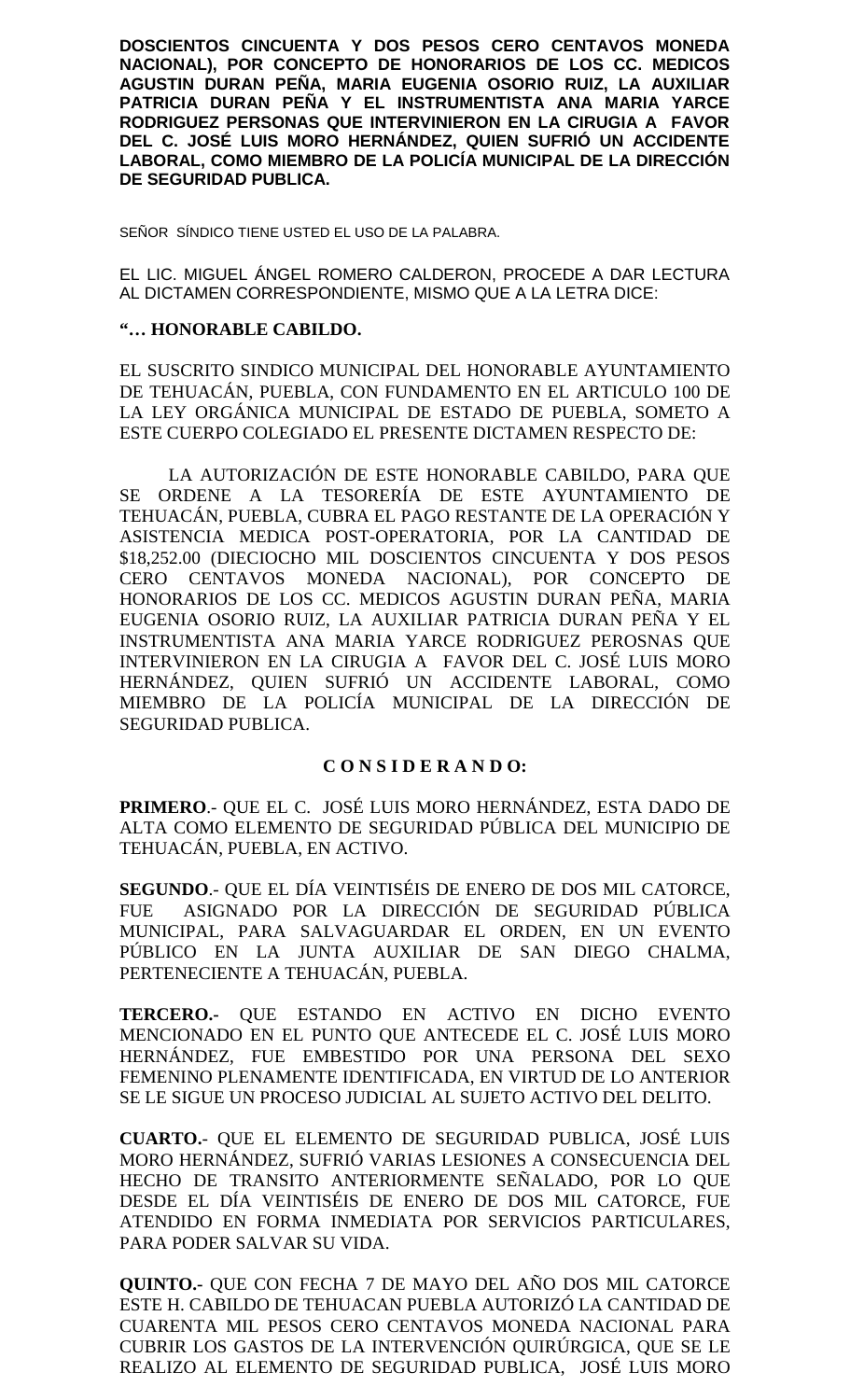HERNÁNDEZ, POR QUE TENIA QUE SER INTERVENIDO DE FORMA URGENTE, YA QUE ENTRE OTRAS LESIONES SUFRIÓ UNA FRACTURA DE PELVIS TRAUMÁTICA MOTIVO POR EL CUAL FUE SOMETIDO A UNA REPARACIÓN VESICAL MAS COLOCACIÓN DE CISTOSTOMIA ABIERTA SUPRA PUBICA LA CUAL PORTARA POR UN PERIODO DETERMINADO; POR DICHAS LESIONES SE SOMETIO A CIRUGÍA UROLÓGICA PARA RECONEXIÓN DE URETRA (PLASTIA DE URETRA).

**SEXTO.-** QUE CON FECHA 15 DE AGOSTO DEL AÑO DOS MIL CATORCE, LA C. REGIDORA MARTHA GARCIA DE LA CADENA ROMERO, PRESIDENTE DE LA COMISION DE SEGURIDAD Y ASISTENCIA PUBLICA, SUSCRIBIO UN OFICIO SIN NUMERO DIRIGIDO A LA C. PRESIDENTA ERNESTINA FERNANDEZ MENDEZ EN ATENCION AL SUSCRITO LIC. MIGUEL ANGEL ROMERO CALDERON SINDICO MUNICIPAL, EN DONDE NOS EXPLICA QUE LOS GASTOS DE LA INTERVENCION QUIRURGUICA A LA QUE FUE SOMETIDO EL C. JOSE LUIS MORO HERNANDEZ Y LOS GASTOS MEDICOS ASCIENDEN A LA CANTIDAD TOTAL DE \$ 58,252.00 (CINCUENTA Y OCHO MIL DOSCIENTOS CINCUENTA Y DOS PESOS CERO CENTAVOS); PERO COMO ESTE HONORABLE CABILDO CON FECHA 7 DE MAYO AUTORIZO EL DICTAMEN DONDE AUTORIZO LA CANTIDAD DE \$40,000.00 (CUARENTA MIL PESOS CERO CENTAVOS MONEDA NACIONAL) EN ESTE MOMENTO SE TIIENE UNA DEUDA CON LOS CC. MEDICOS AGUSTIN DURAN PEÑA, MARIA EUGENIA OSORIO RUIZ, LA AUXILIAR PATRICIA DURAN PEÑA Y EL INSTRUMENTISTA ANA MARIA YARCE RODRIGUEZ PERSONAS QUE INTERVINIERON EN DICHA CIRUGIA, DICHA DEUDA ES POR LA CANTIDAD DE \$ 18,252.00 (DIECIOCHO MIL DOSCIENTOS CINCUENTA Y DOS PESOS CERO CENTAVOS MONEDA NACIONAL)

**SÉPTIMO.-** QUE EL AYUNTAMIENTO DE TEHUACÁN, PUEBLA, TIENE COMO FUNCIÓN EL PRESTAR LOS SERVICIOS DE SEGURIDAD PUBLICA Y PREVENTIVA, DE ACUERDO CON LO ESTABLECIDO EN EL ARTICULO 115 CONSTITUCIONAL, ASÍ MISMO PARA EFECTUAR ESTE SERVICIO, TIENE QUE CONTRATAR AL PERSONAL DE SEGURIDAD PUBLICA, PARA LA CUAL ESTE HONORABLE AYUNTAMIENTO SE ENCUENTRA SUJETO A UNA RELACIÓN DE LABORAL DE ACUERDO CON LO QUE ESTABLECE EL ARTICULO 123 APARTADO B, POR LO QUE ESTE AYUNTAMIENTO DE TEHUACÁN, PUEBLA, AL NO CONTAR CON UN SERVICIO DE SEGURIDAD SOCIAL, DEBE CUBRIR LOS GASTOS DE SALUD DE LOS TRABAJADORES, COMO EN ESTE CASO QUE FUE DE SUMA URGENCIA PARA SALVAGUARDAR EL DERECHO HUMANO DE LA VIDA DEL C. JOSE LUIS MORO RODRIGUEZ.

## POR LO ANTERIORMENTE EXPUESTO Y FUNDADO SOMETO A ESTE CUERPO EDILICIO EL SIGUIENTE: **D I C T A M E N.**

**PRIMERO.-** SE AUTORICE, EL PAGO POR LA CANTIDAD DE \$ 18,252.00 (DIECIOCHO MIL DOSCIENTOS CINCUENTA Y DOS PESOS CERO CENTAVOS MONEDA NACIONAL), PARA QUE SE CUBRAN LOS GASTOS QUE SE ADEUDAN POR CONCEPTO DE HONORARIOS A LOS CC. MEDICOS AGUSTIN DURAN PEÑA, MARIA EUGENIA OSORIO RUIZ, LA AUXILIAR PATRICIA DURAN PEÑA Y EL INSTRUMENTISTA ANA MARIA YARCE RODRIGUEZ, PERSONAS QUE PRACTICARON DICHA INTERVENCION QUIRÚRGICA.

**SEGUNDO.-** SE ORDENE AL CIUDADANO SECRETARIO DEL AYUNTAMIENTO, REMITA COPIA CERTIFICADA DEL PRESENTE DICTAMEN DEBIDAMENTE APROBADO, CON EFECTOS DE MANDAMIENTO A LA TESORERÍA DE ESTE AYUNTAMIENTO, CON EL OBJETO DE RESPALDAR CONTABLEMENTE EL PAGO DE LOS HONORARIOS DE LOS CC. MEDICOS AGUSTIN DURAN PEÑA, MARIA EUGENIA OSORIO RUIZ, LA AUXILIAR PATRICIA DURAN PEÑA Y EL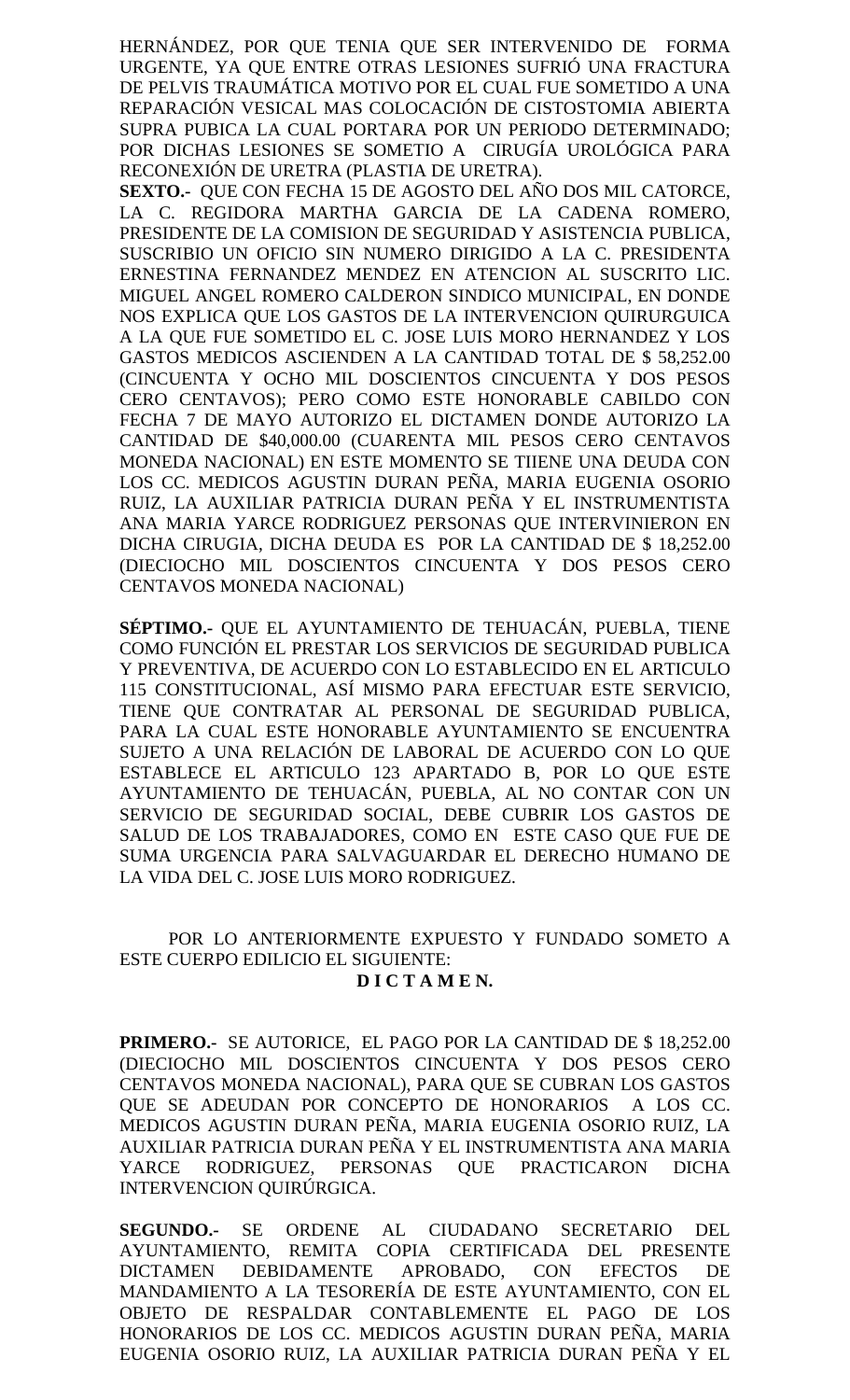INSTRUMENTISTA ANA MARIA YARCE RODRIGUEZ, PERSONAS QUE INTERVINIERON EN LA OPERACIÓN QUIRÚRGICA, A FAVOR DEL C. JOSÉ LUIS MORO HERNÁNDEZ, HACIENDO HINCAPIÉ EN QUE SE DEBERÁ REALIZAR EL PAGO RESPECTIVO EN FORMA INMEDIATA DADA LA URGENCIA DE LA QUE SE TRATO, CON LA SALVEDAD QUE DEBERÁ DE RECUPERAR LOS RECIBOS DE HONORARIOS NECESARIOS PARA JUSTIFICAR EL GASTO, ASÍ COMO LAS FACTURAS A NOMBRE DE ESTE HONORABLE AYUNTAMIENTO.- "SUFRAGIO EFECTIVO NO REELECCIÓN".- TEHUACAN, PUEBLA A OCHO DE SEPTIEMBRE DE DOS MIL CATORCE.- LIC. MIGUEL ÁNGEL ROMERO CALDERON.- SÍNDICO MUNICIPAL CONSTITUCIONAL DE TEHUACÁN, PUEBLA.- FIRMA ILEGIBLE".

SEÑORA PRESIDENTA MUNICIPAL, REGIDORES Y SINDICO MUNICIPAL, EN VOTACIÓN SE LES CONSULTA SI SE APRUEBA LA PROPUESTA PRESENTADA EN CUESTIÓN, LOS QUE ESTÉN POR LA AFIRMATIVA SÍRVANSE MANIFESTARLO LEVANTANDO LA MANO.

HABIÉNDOSE ANALIZADO AMPLIAMENTE EL CONTENIDO DEL DICTAMEN DE REFERENCIA, POR UNANIMIDAD DE VOTOS A FAVOR POR PARTE DE LOS INTEGRANTES DEL HONORABLE CABILDO, SE DETERMINA EL SIGUIENTE:

## **A C U E R D O**

**PRIMERO.-** SE AUTORIZA EL PAGO POR LA CANTIDAD DE \$18,252.00 (DIECIOCHO MIL DOSCIENTOS CINCUENTA Y DOS PESOS CERO CENTAVOS MONEDA NACIONAL), PARA QUE SE CUBRAN LOS GASTOS QUE SE ADEUDAN POR CONCEPTO DE HONORARIOS A LOS CC. MEDICOS AGUSTIN DURAN PEÑA, MARIA EUGENIA OSORIO RUIZ, LA AUXILIAR PATRICIA DURAN PEÑA Y EL INSTRUMENTISTA ANA MARIA YARCE RODRIGUEZ, PERSONAS QUE PRACTICARON DICHA INTERVENCION QUIRÚRGICA.

**SEGUNDO.-** SE ORDENA AL CIUDADANO SECRETARIO DEL AYUNTAMIENTO, REMITA COPIA CERTIFICADA DEL PRESENTE DICTAMEN DEBIDAMENTE APROBADO, CON EFECTOS DE MANDAMIENTO A LA TESORERÍA DE ESTE AYUNTAMIENTO, CON EL OBJETO DE RESPALDAR CONTABLEMENTE EL PAGO DE LOS HONORARIOS DE LOS CC. MEDICOS AGUSTIN DURAN PEÑA, MARIA EUGENIA OSORIO RUIZ, LA AUXILIAR PATRICIA DURAN PEÑA Y EL INSTRUMENTISTA ANA MARIA YARCE RODRIGUEZ, PERSONAS QUE INTERVINIERON EN LA OPERACIÓN QUIRÚRGICA, A FAVOR DEL C. JOSÉ LUIS MORO HERNÁNDEZ, HACIENDO HINCAPIÉ EN QUE SE DEBERÁ REALIZAR EL PAGO RESPECTIVO EN FORMA INMEDIATA DADA LA URGENCIA DE LA QUE SE TRATO, CON LA SALVEDAD QUE DEBERÁ DE RECUPERAR LOS RECIBOS DE HONORARIOS NECESARIOS PARA JUSTIFICAR EL GASTO, ASÍ COMO LAS FACTURAS A NOMBRE DE ESTE HONORABLE AYUNTAMIENTO.

LO ANTERIOR CON FUNDAMENTO EN LOS DISPOSITIVOS LEGALES INVOCADOS EN EL DICTAMEN DE REFERENCIA.

**ASUNTOS GENERALES.- SINDICATURA.- ANÁLISIS, DISCUSIÓN Y EN SU CASO APROBACIÓN DEL DICTAMEN QUE CONTIENE EL PETITORIO PARA LA CREACIÓN DE LA COMISIÓN TRANSITORIA DE OBSERVACIÓN PARA EL EJERCICIO DEL PRESUPUESTO DEL FESTIVAL ÉTNICO DE LA MATANZA 2014.**

SEÑOR SÍNDICO TIENE USTED EL USO DE LA PALABRA.

EL LIC. MIGUEL ÁNGEL ROMERO CALDERON, PROCEDE A DAR LECTURA AL PETITORIO CORRESPONDIENTE, MISMO QUE A LA LETRA DICE: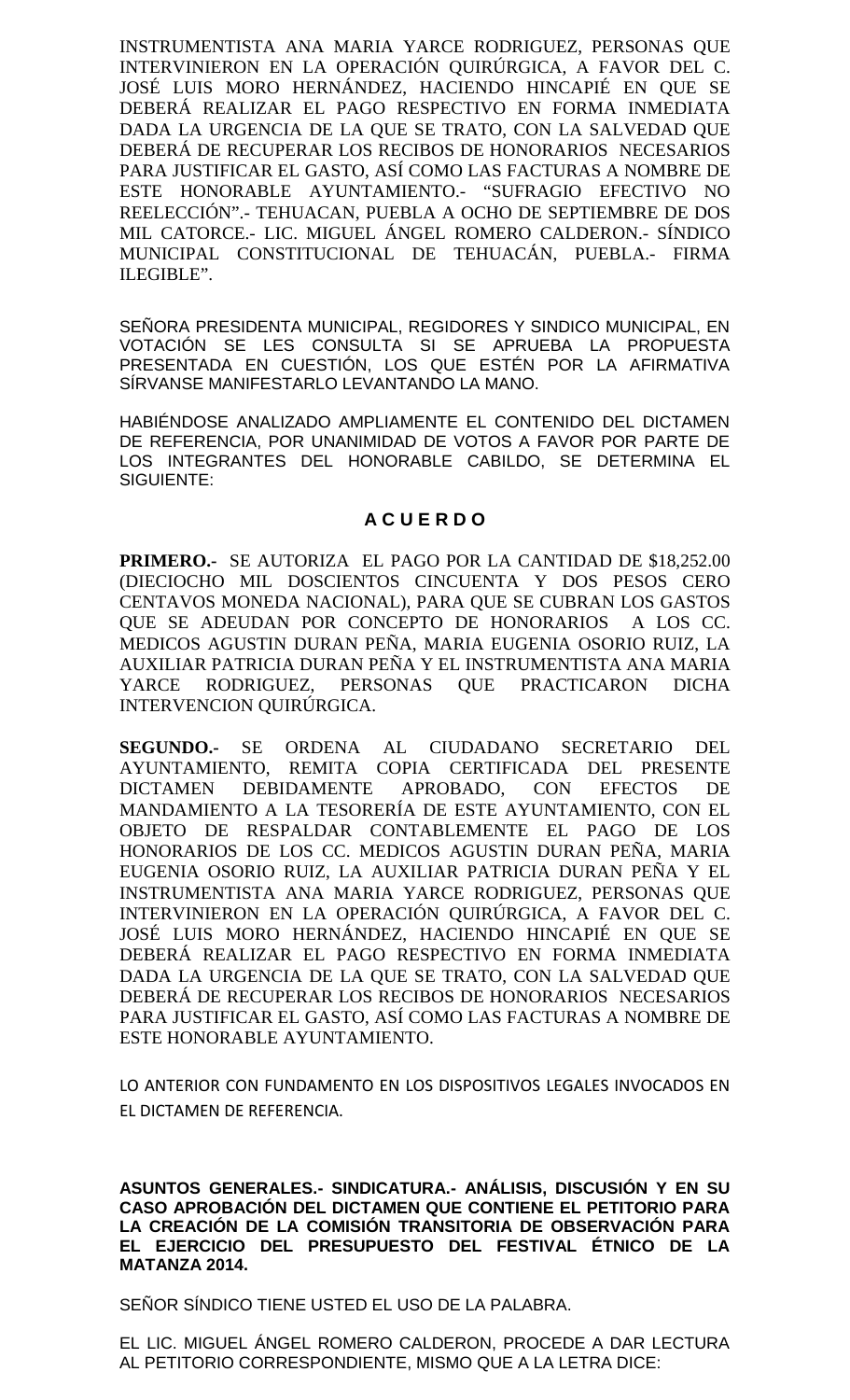EL QUE SUSCRIBE, **MIGUEL ÁNGEL ROMERO CALDERÓN,** EN MI CALIDAD DE **SÍNDICO MUNICIPAL** DE ESTE HONORABLE AYUNTAMIENTO DE TEHUACÁN, POR EL PERIODO 2014 - 2018, EN EJERCICIO DE LAS FACULTADES QUE NOS CONFIEREN LOS ARTÍCULOS 90, 91 FRACCIONES III, XLVI, XLVII, XLIX, LXIII Y DEMÁS RELATIVOS Y APLICABLES DE LA LEY ORGÁNICA MUNICIPAL, SOMETO A LA APROBACIÓN DEL HONORABLE CABILDO EL DICTAMEN QUE CONTIENE: EL PETITORIO PARA LA CREACIÓN DE LA COMISIÓN TRANSITORIA DE OBSERVACIÓN PARA EL EJERCICIO DEL PRESUPUESTO DEL FESTIVAL ÉTNICO DE LA MATANZA 2014 CON BASE EN LOS SIGUIENTES:

## **A N T E C E D E N T E S**

I.- QUE EN TÉRMINOS DE LO DISPUESTO POR EL ARTÍCULO 115 FRACCIONES I PRIMER PÁRRAFO, II Y IV DE LA CONSTITUCIÓN POLÍTICA DE LOS ESTADOS UNIDOS MEXICANOS, DETERMINA QUE CADA MUNICIPIO SERÁ GOBERNADO POR UN AYUNTAMIENTO DE ELECCIÓN POPULAR DIRECTA, INTEGRADO POR UN PRESIDENTE MUNICIPAL Y EL NÚMERO DE REGIDORES Y SÍNDICOS QUE LA LEY DETERMINE. LA COMPETENCIA QUE ESTA CONSTITUCIÓN OTORGA AL GOBIERNO MUNICIPAL SE EJERCERÁ POR EL AYUNTAMIENTO DE MANERA EXCLUSIVA Y NO HABRÁ AUTORIDAD INTERMEDIA ALGUNA ENTRE ÉSTE Y EL GOBIERNO DEL ESTADO, ASIMISMO ESTABLECE QUE LOS AYUNTAMIENTOS TENDRÁN FACULTADES PARA APROBAR, DE ACUERDO CON LAS LEYES EN MATERIA MUNICIPAL QUE DEBERÁN EXPEDIR LAS LEGISLATURAS DE LOS ESTADOS, LOS BANDOS DE POLICÍA Y GOBIERNO, LOS REGLAMENTOS, CIRCULARES Y DISPOSICIONES ADMINISTRATIVAS DE OBSERVANCIA GENERAL DENTRO DE SUS RESPECTIVAS JURISDICCIONES, QUE ORGANICEN LA ADMINISTRACIÓN PÚBLICA MUNICIPAL, REGULEN LAS MATERIAS, PROCEDIMIENTOS, FUNCIONES Y SERVICIOS PÚBLICOS DE SU COMPETENCIA Y ASEGUREN LA PARTICIPACIÓN CIUDADANA Y VECINAL; EL OBJETO DE LAS LEYES A QUE SE REFIERE EL PÁRRAFO ANTERIOR SERÁ ESTABLECER: A) LAS BASES GENERALES DE LA ADMINISTRACIÓN PÚBLICA MUNICIPAL Y DEL PROCEDIMIENTO ADMINISTRATIVO, INCLUYENDO LOS MEDIOS DE IMPUGNACIÓN Y LOS ÓRGANOS PARA DIRIMIR LAS CONTROVERSIAS ENTRE DICHA ADMINISTRACIÓN Y LOS PARTICULARES, CON SUJECIÓN A LOS PRINCIPIOS DE IGUALDAD, PUBLICIDAD, AUDIENCIA Y LEGALIDAD;

QUE LA CONSTITUCIÓN ESTABLECE TAMBIÉN EN SU ARTÍCULO 115 FRACCIÓN IV. LOS MUNICIPIOS ADMINISTRARÁN LIBREMENTE SU HACIENDA, LA CUAL SE FORMARÁ DE LOS RENDIMIENTOS DE LOS BIENES QUE LES PERTENEZCAN, ASÍ COMO DE L AS CONTRIBUCIONES Y OTROS INGRESOS QUE LAS LEGISLATURAS ESTABLEZCAN A SU FAVOR, Y EN TODO CASO:

C) LOS INGRESOS DERIVADOS DE LA PRESTACIÓN DE SERVICIOS PÚBLICOS A SU CARGO. CUARTO PÁRRAFO QUE DICE: LOS RECURSOS QUE INTEGRAN LA HACIENDA MUNICIPAL SERÁN EJERCIDOS EN FORMA DIRECTA POR LOS AYUNTAMIENTOS, O BIEN, POR QUIEN ELLOS AUTORICEN, CONFORME A LA LEY;

QUE LA MISMA DISPOSICIÓN FUNDAMENTAL ESTABLECE EN SU ARTÍCULO 4O. PÁRRAFO ONCEAVO: TODA PERSONA TIENE DERECHO AL ACCESO A LA CULTURA Y AL DISFRUTE DE LOS BIENES Y SERVICIOS QUE PRESTA EL ESTADO EN LA MATERIA, ASÍ COMO EL EJERCICIO DE SUS DERECHOS CULTURALES. EL ESTADO PROMOVERÁ LOS MEDIOS PARA LA DIFUSIÓN Y DESARROLLO DE LA CULTURA, ATENDIENDO A LA DIVERSIDAD CULTURAL EN TODAS SUS MANIFESTACIONES Y EXPRESIONES CON PLENO RESPETO A LA LIBERTAD CREATIVA. LA LEY ESTABLECERÁ LOS MECANISMOS PARA EL ACCESO Y PARTICIPACIÓN A CUALQUIER MANIFESTACIÓN CULTURAL.

II.- QUE LA FRACCIÓN III DEL ARTÍCULO 105 DE LA CONSTITUCIÓN POLÍTICA DEL ESTADO LIBRE Y SOBERANO DE PUEBLA QUE MENCIONA: III.- LOS AYUNTAMIENTOS TENDRÁN FACULTADES PARA EXPEDIR DE ACUERDO CON LAS LEYES EN MATERIA MUNICIPAL QUE EMITA EL CONGRESO DEL ESTADO, LOS BANDOS DE POLICÍA Y GOBIERNO, LOS REGLAMENTOS, CIRCULARES Y DISPOSICIONES ADMINISTRATIVAS DE OBSERVANCIA GENERAL DENTRO DE SUS RESPECTIVAS JURISDICCIONES, QUE ORGANICEN LA ADMINISTRACIÓN PÚBLICA MUNICIPAL, REGULEN LAS MATERIAS, PROCEDIMIENTOS,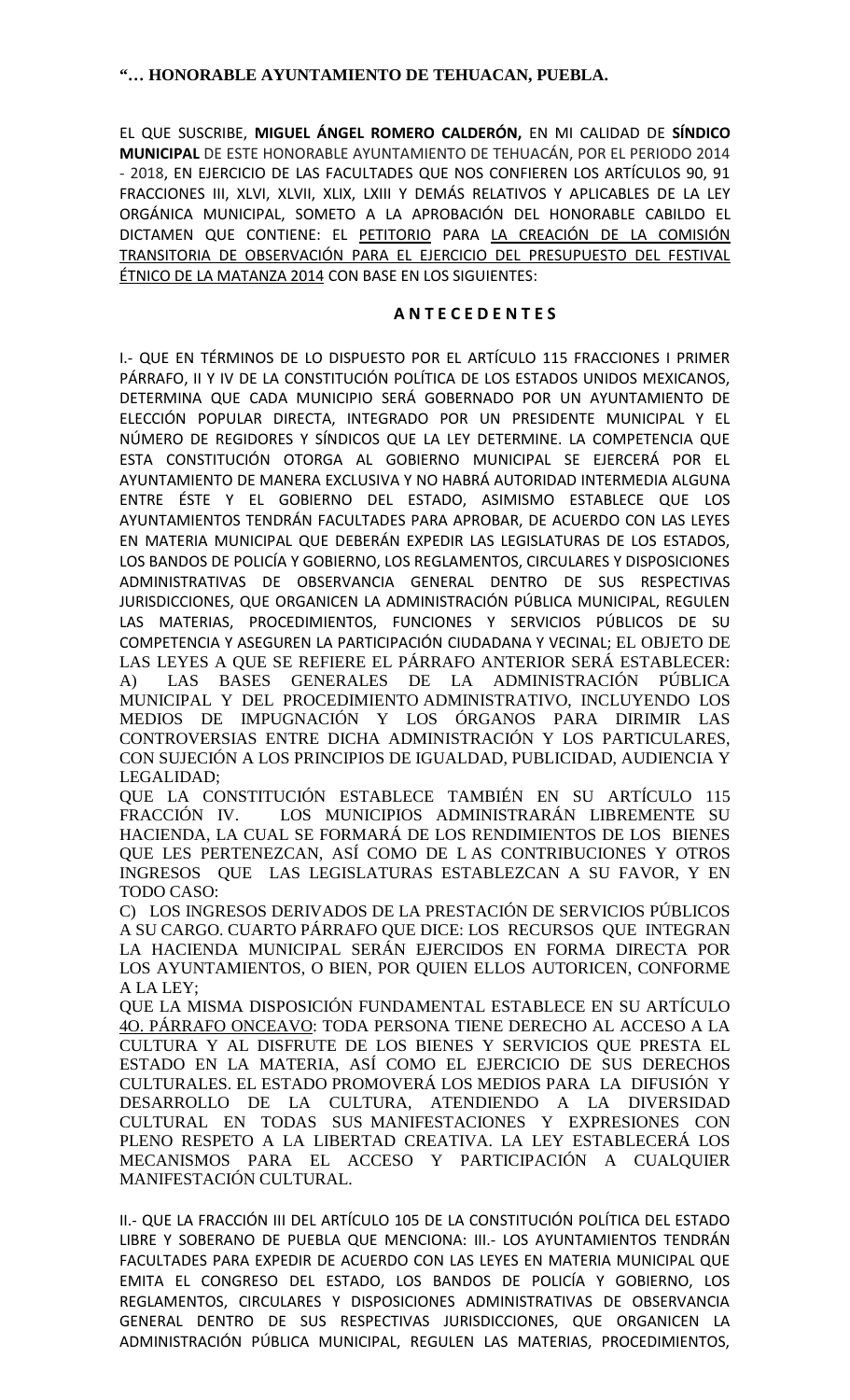FUNCIONES Y SERVICIOS PÚBLICOS DE SU COMPETENCIA Y ASEGUREN LA PARTICIPACIÓN CIUDADANA Y VECINAL.

III.- QUE EL ARTÍCULO 103 DE LA CONSTITUCIÓN POLÍTICA PARA EL ESTADO LIBRE Y SOBERANO DE PUEBLA ESTABLECE QUE :LOS MUNICIPIOS TIENEN PERSONALIDAD JURÍDICA, PATRIMONIO PROPIO QUE LOS AYUNTAMIENTOS MANEJARÁN CONFORME A LA LEY, Y ADMINISTRARÁN LIBREMENTE SU HACIENDA, LA CUAL SE FORMARÁ DE LOS RENDIMIENTOS DE LOS BIENES QUE LES PERTENEZCAN, ASÍ COMO DE LAS CONTRIBUCIONES Y OTROS INGRESOS QUE LA LEGISLATURA DEL ESTADO ESTABLEZCA A FAVOR DE AQUÉLLOS Y QUE, ENTRE OTROS, SERÁN:IV.- LOS RECURSOS QUE INTEGRAN LA HACIENDA MUNICIPAL SERÁN EJERCIDOS EN FORMA DIRECTA POR LOS AYUNTAMIENTOS, O BIEN, POR QUIENES ELLOS AUTORICEN, CONFORME A LA LEY.

IV.- QUE EL ARTÍCULO 105 DE LA CONSTITUCIÓN POLÍTICA PARA EL ESTADO LIBRE Y SOBERANO DE PUEBLA ESTABLECE: LA ADMINISTRACIÓN PÚBLICA MUNICIPAL SERÁ CENTRALIZADA Y DESCENTRALIZADA, CON SUJECIÓN A LAS SIGUIENTES DISPOSICIONES: I.- LOS AYUNTAMIENTOS RESIDIRÁN EN LAS CABECERAS DE LOS MUNICIPIOS Y SERÁN PRESIDIDOS POR EL PRIMER REGIDOR, QUIEN TENDRÁ EL CARÁCTER DE PRESIDENTE MUNICIPAL. II.- PODRÁN ESTABLECERSE LAS ENTIDADES QUE SE JUZGUEN CONVENIENTES PARA REALIZAR LOS OBJETIVOS DE LA ADMINISTRACIÓN MUNICIPAL.

#### **C O N S I D E R A N D O**

I. QUE EL PÁRRAFO PRIMERO DE LA FRACCIÓN II DEL ARTÍCULO 115 DE LA CONSTITUCIÓN POLÍTICA DE LOS ESTADOS UNIDOS MEXICANOS, DETERMINA QUE LOS AYUNTAMIENTOS TENDRÁN FACULTADES PARA APROBAR, DE ACUERDO CON LAS LEYES EN MATERIA MUNICIPAL QUE DEBERÁN EXPEDIR LAS LEGISLATURAS DE LOS ESTADOS, LOS BANDOS DE POLICÍA Y GOBIERNO, LOS REGLAMENTOS, CIRCULARES Y DISPOSICIONES ADMINISTRATIVAS DE OBSERVANCIA GENERAL DENTRO DE SUS RESPECTIVAS JURISDICCIONES, QUE ORGANICEN LA ADMINISTRACIÓN PÚBLICA MUNICIPAL, REGULEN LAS MATERIAS, PROCEDIMIENTOS, FUNCIONES Y SERVICIOS PÚBLICOS DE SU COMPETENCIA Y ASEGUREN LA PARTICIPACIÓN CIUDADANA Y VECINAL; MISMA DISPOSICIÓN QUE ES TRASLADADA A LA FRACCIÓN III DEL ARTÍCULO 105 DE LA CONSTITUCIÓN POLÍTICA DEL ESTADO LIBRE Y SOBERANO DE PUEBLA;

II. QUE EL ARTÍCULO 100 DE LA LEY ORGÁNICA MUNICIPAL ESTABLECE DENTRO DE LAS ATRIBUCIONES DEL SÍNDICO MUNICIPAL LAS SIGUIENTES: V. PROMOVER ANTE LAS AUTORIDADES MUNICIPALES, CUANTO ESTIMAREN PROPIO Y CONDUCENTE EN BENEFICIO DE LA COLECTIVIDAD; VIII. MANIFESTAR OPORTUNAMENTE SUS OPINIONES RESPECTO A LOS ASUNTOS DE LA COMPETENCIA DEL AYUNTAMIENTO; XVIII. LAS DEMÁS QUE LES CONFIERAN LAS LEYES.

III. QUE EL ARTÍCULO 92 DE LA MISMA LEY ARRIBA INVOCADA ESTIPULA EN SUS FRACCIONES III, IV Y V QUE SON FACULTADES Y OBLIGACIONES DE LOS REGIDORES EL EJERCER LAS FACULTADES DE DELIBERACIÓN Y DECISIÓN DE LOS ASUNTOS QUE LE COMPETEN AL AYUNTAMIENTO, FORMAR PARTE DE LAS COMISIONES PARA LAS QUE FUEREN DESIGNADOS POR ESTE Y DICTAMINAR E INFORMAR SOBRE LOS ASUNTOS QUE SE LES ENCOMIENDE;

IV. QUE LA LEY ORGÁNICA MUNICIPAL ESTABLECE EN SU ARTÍCULO 150: EL GASTO MUNICIPAL SE EJERCERÁ DE ACUERDO A LO QUE DETERMINE EL AYUNTAMIENTO, PERO COMO MÍNIMO DEBERÁ PROVEERSE PARA LO SIGUIENTE: XII. CONSERVACIÓN Y PROMOCIÓN DE LA IDENTIDAD Y CULTURA DE LOS PUEBLOS Y POBLACIONES INDÍGENAS.

V. QUE DADO EL CASO DE QUE SE HA GENERADO EXPECTATIVA RESPECTO DEL EJERCICIO DEL PRESUPUESTO AUTORIZADO PARA EL FESTIVAL ÉTNICO Y CULTURAL DE LA MATANZA PARA ESTE AÑO 2014, CONSIDERO NECESARIO QUE SE CREE UNA COMISIÓN TRANSITORIA QUE MANTENGA RELACIÓN Y CONTACTO ESTRECHO CON LA COMISIÓN DE CULTURA, CONSTITUYÉNDOSE COMO OBSERVADORA DE LA EJECUCIÓN DE LOS GASTOS DEL FESTIVAL MENCIONADO, ADEMÁS DE PODER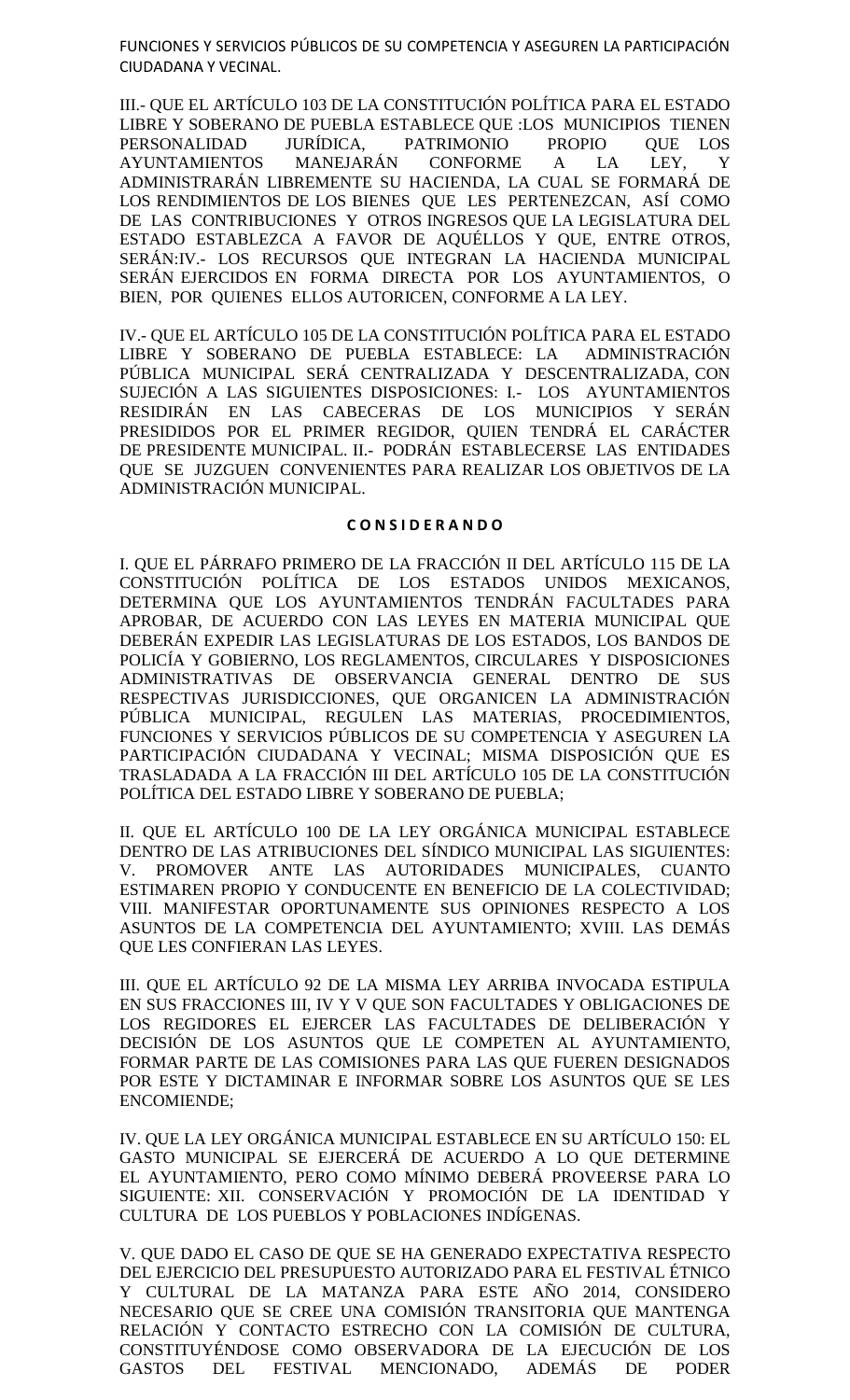TRANSPARENTAR EL RECURSO QUE HA SIDO AUTORIZADO, PARA DAR MAYOR CERTEZA A LAS ACTIVIDADES QUE SE REALIZAN EN ESTE MUNICIPIO, POR LO TANTO PROPONGO QUE LA COMISIÓN ESTÉ INTEGRADA POR LAS SIGUIENTES PERSONAS:

### **MIGUEL ÁNGEL ROMERO CALDERÓN SÍNDICO MUNICIPAL ABRAHAM DAVID AGUILAR SÁNCHEZ REGIDOR DE GOBERNACIÓN**

#### **CLAUDIA OROZCO LÓPEZ REGIDORA DE ECOLOGÍA**

#### **MARÍA ELENA PÉREZ SIMÓN TESORERA MUNICIPAL**

### **ADRIANA FUENTES RAMOS CONTRALORA MUNICIPAL**

UNA VEZ EXPUESTOS LOS INTEGRANTES SOLICITO QUE LA COMISIÓN TENGA COMO ATRIBUCIÓN, SOLICITAR ANTES DE QUE SE EJERZA EL GASTO DEL FESTIVAL LA JUSTIFICACIÓN Y TRASCENDENCIA DEL MISMO, ASÍ COMO TAMBIÉN SOLICITAR UN INFORME FINAL DEL GASTO AUTORIZADO Y EJERCIDO PARA EL FESTIVAL YA MENCIONADO.

POR TAL SITUACIÓN ES QUE SE FORMULA EL PRESENTE PETITORIO Y POR LO ANTERIORMENTE EXPUESTO Y FUNDADO EN LOS CONSIDERANDOS QUE ANTECEDEN, Y EN USO DE LAS FACULTADES CONFERIDAS SE PROPONE A CONSIDERACIÓN DE ESTE HONORABLE CUERPO COLEGIADO EL SIGUIENTE:

## P E T I T O R I O

**ÚNICO.- SE ACUERDE LA CREACIÓN DE LA COMISIÓN TRANSITORIA DE OBSERVACIÓN PARA EL EJERCICIO DEL PRESUPUESTO DEL FESTIVAL ÉTNICO DE LA MATANZA 2014 CON LOS INTEGRANTES PROPUESTOS EN EL CUERPO DEL PRESENTE DOCUMENTO.-** ATENTAMENTE.- TEHUACAN, PUEBLA, A 08 DE SEPTIEMBRE DEL 2014.- **MIGUEL ÁNGEL ROMERO CALDERÓN.- SÍNDICO MUNICIPAL.- FIRMA ILEGIBLE".**

REGIDOR JUAN ALVAREZ CAMPOS: PREGUNTA SI ES PROPUESTA DEL SÍNDICO O DE LA COMISIÓN.

EL LIC. MIGUEL ÁNGEL ROMERO CALDERON: RESPONDE QUE ES DE LA COMISIÓN.

REGIDORA MARTHA GARCÍA DE LA CADENA ROMERO: COMENTA QUE LE CORRESPONDE AL SR. SINDICO.

EL LIC. JOSÉ HONORIO PACHECO FLORES: COMENTA QUE COMO SE INTEGRARON A ESTA COMISIÓN LA TESORERA Y LA CONTRALORA, QUEDAN SOLO COMO OBSERVADORAS, PORQUE SOLO TIENEN FACULTAD PARA FORMAR COMISIONES SOLO SON LOS REGIDORES.

SEÑORA PRESIDENTA MUNICIPAL, REGIDORES Y SINDICO MUNICIPAL, EN VOTACIÓN SE LES CONSULTA SI SE APRUEBA LA PROPUESTA PRESENTADA EN CUESTIÓN, LOS QUE ESTÉN POR LA AFIRMATIVA SÍRVANSE MANIFESTARLO LEVANTANDO LA MANO.

HABIÉNDOSE ANALIZADO AMPLIAMENTE EL CONTENIDO DEL DICTAMEN DE REFERENCIA, POR UNANIMIDAD DE VOTOS A FAVOR POR PARTE DE LOS INTEGRANTES DEL HONORABLE CABILDO, SE DETERMINA EL SIGUIENTE: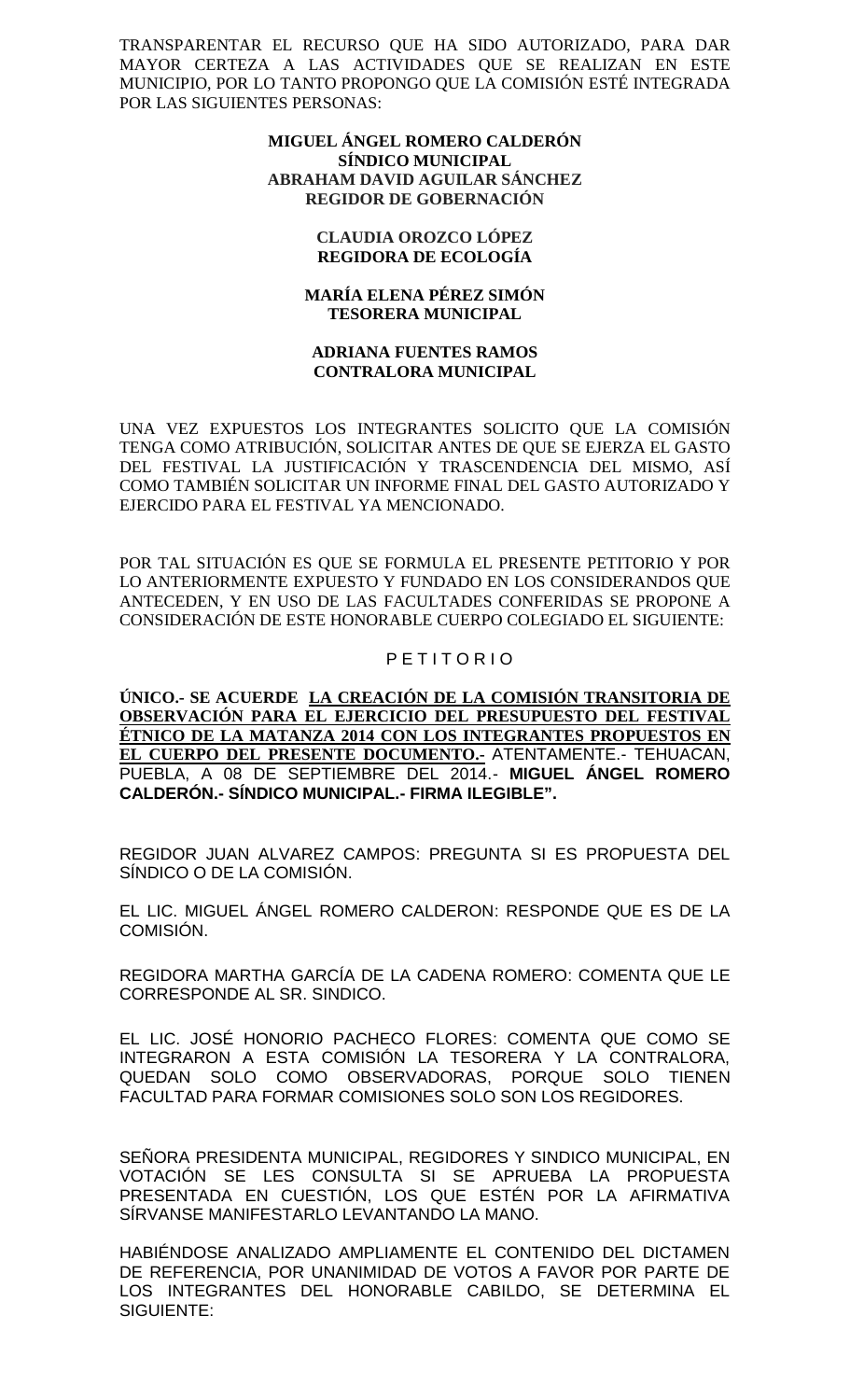## **A C U E R D O**

## **ÚNICO.- SE APRUEBA LA CREACIÓN DE LA COMISIÓN TRANSITORIA DE OBSERVACIÓN PARA EL EJERCICIO DEL PRESUPUESTO DEL FESTIVAL ÉTNICO DE LA MATANZA 2014, CON LOS SIGUIENTES INTEGRANTES: MIGUEL ÁNGEL ROMERO CALDERÓN SÍNDICO MUNICIPAL**

**ABRAHAM DAVID AGUILAR SÁNCHEZ REGIDOR DE GOBERNACIÓN**

### **CLAUDIA OROZCO LÓPEZ REGIDORA DE ECOLOGÍA**

## **MARÍA ELENA PÉREZ SIMÓN TESORERA MUNICIPAL**

### **ADRIANA FUENTES RAMOS CONTRALORA MUNICIPAL**

LO ANTERIOR CON FUNDAMENTO EN LOS DISPOSITIVOS LEGALES INVOCADOS EN EL DICTAMEN DE REFERENCIA.

# **HACE USO DE LA PALABRA EL REGIDOR PIOQUINTO APOLINAR LEYVA SOLO COMO COMENTARIO, EN RELACIÓN AL RESTABLECIMIENTO DEL RASTRO MUNICIPAL.**

**HACE COMENTARIO EL REGIDOR AMBROSIO LINARES EN RELACIÓN A LAS ACTIVIDADES DE LAS INSTALACIONES DE LA HUIZACHERA, EL EVENTO QUE SE LLEVO A CABO LOS DÍA 22, 23 Y 24 DE AGOSTO EN EL INTERIOR Y DA CUENTA DE ESE EVENTO, PIDE A LA SRA. PRESIDENTA QUE LA VENTA DE COMIDA EN ESE LUGAR NO ESTÉ PERMITIDO, VA A MANDAR UN REPORTE FOTOGRÁFICO DE UNA DE LAS CANCHAS DE FUTBOL.**

REGIDORA NORMA LILIANA FLORES MÉNDEZ: SI TENÍA CONOCIMIENTO, PERO FUE CUANDO SE PERCATARON DE LAS ANOMALÍAS QUE HAY, PIDE QUE NO SEAN MALTRATADAS LAS INSTALACIONES, Y ELLA NO SABE NADA DE LOS BAILES.

REGIDOR JOSÉ BERNARDO POZOS GUTIÉRREZ: ES LAMENTABLE QUE ESOS ESPACIOS SE USEN ASÍ, COMO UN MERCADO, YA QUE ES UN LUGAR PARA HACER DEPORTE, PIDE REVISAR LOS PUESTOS AL EXTERIOR.

REGIDOR JUAN ALVAREZ CAMPOS: SE ESTÁN DETECTANDO LOS PROBLEMAS, PERO HAY QUE PONERNOS LAS PILAS CON LA DIRECTORA DE LA HUIZACHERA YA QUE TAMBIÉN ESTÁ EL PROBLEMA DE LA BASURA, Y BRINDA EL APOYO PARA EL REGIDOR AMBROSIO.

REGIDOR JESÚS AMADOR HERNÁNDEZ MARTÍNEZ: CON RESPECTO A SU ÁREA TIENE UN EVENTO DE LAS LUCHAS PERO NO LO HA LLEVADO A CABO POR QUÉ EL POLIDEPORTIVO NO ESTÁN PERMITIDOS ESOS PERMISOS Y NO SABÍAN DEL EVENTO DE LA AA POR QUE NO HAY PERMISO.

LIC. MIGUEL ÁNGEL ROMERO CALDERON: HACE DOS MESES LA LIGA DE FUTBOL EN EL INTERIOR ESTÁN COBRANDO, Y MENCIONA QUE LA ÚNICA OPERATIVIDAD ES LA PRESIDENTA MPAL.

REGIDORA NORMA LILIANA FLORES MÉNDEZ: LA SEÑORA NO TENÍA CONOCIMIENTO DE NADA, PERO EN EL AYUNTAMIENTO NO ENTRO NADA DE DINERO, LE DA LA RAZÓN AL SINDICO MUNICIPAL.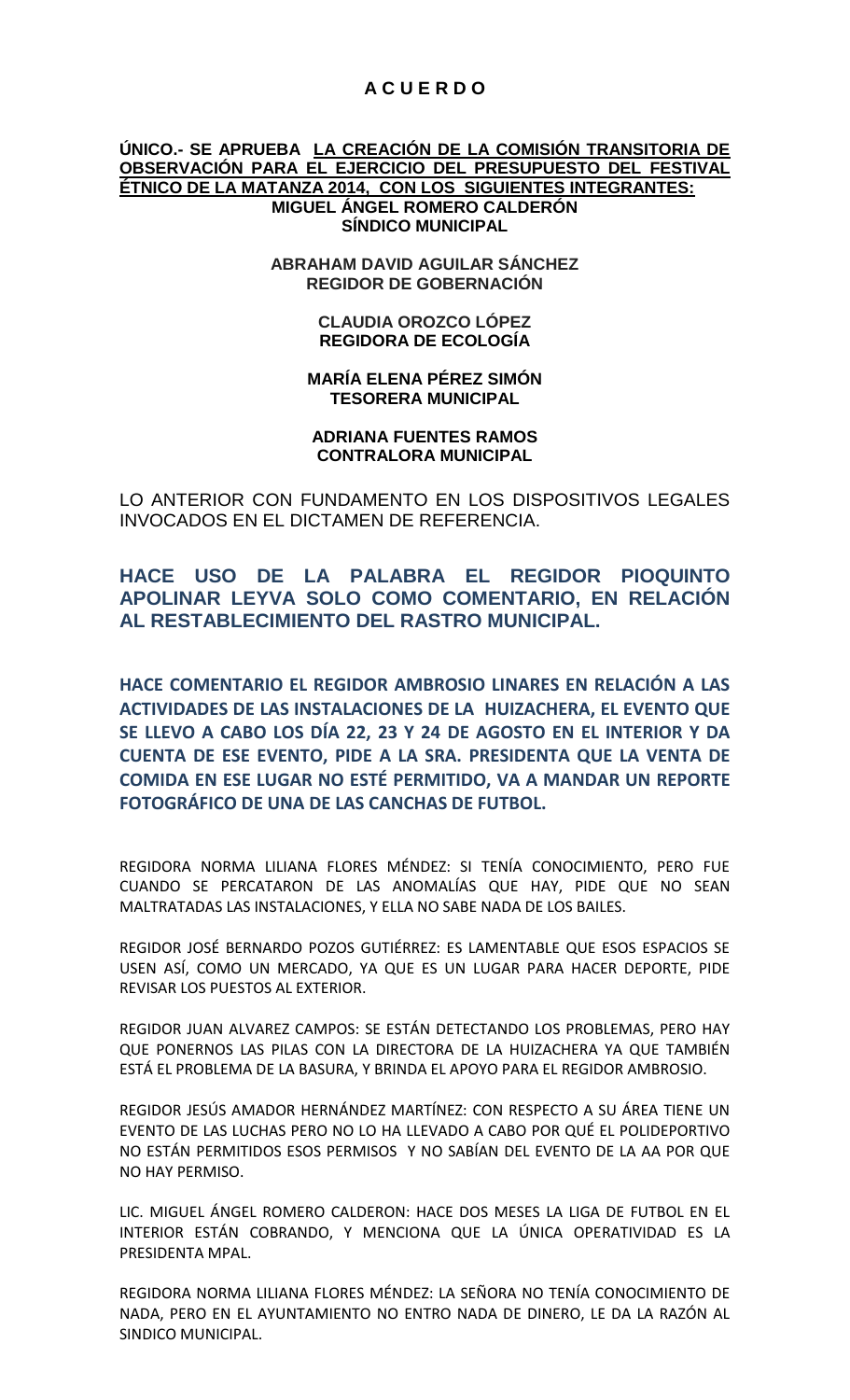REGIDORA MARTHA GARCÍA DE LA CADENA ROMERO: PIDE AL REGIDOR PIOQUINTO QUE ESTO SE INCLUYA A LA CICLO PISTA, EN EL PARQUE EL RIEGO HAY MUCHA HIERBA, Y LOS DEPORTISTAS ESTÁN DE ACUERDO EN APOYAR, PIDE QUE ENTRE CONTRALORÍA POR LO DE LOS PUESTOS.

REGIDORA GLADYS GUADALUPE MARTÍNEZ GONZÁLEZ: ELLA TIENE CONOCIMIENTO DE ESTO, ELLA ESTUVO PRESENTE EN ESE EVENTO DE LA AA.

REGIDOR PIOQUINTO APOLINAR LEYVA: SIEMPRE ESTÁN DISPUESTOS, PARA ATENDER LO QUE PIDEN LOS COMPAÑEROS, EN RELACIÓN A PARQUES Y JARDINES PLATICARA CON SU GENTE PARA TRABAJAR EN LO QUE LE PIDE LA SEÑORA PRESIDENTA, PERO SI HACE MENCIÓN QUE SI EL DIRECTOR DEL ÁREA NO SE LOS HACE SABER ES DIFÍCIL.

REGIDOR ABRAHAM DAVID AGUILAR SÁNCHEZ: QUIERE HACER UN EXHORTO, Y COMENTA QUE EL PROBLEMA QUE SIEMPRE HA SIDO ES LA FALTA DE COMUNICACIÓN, SUGIERE PONER UNA HORA Y FECHA PARA TRATAR ESE ASUNTO.

REGIDORA CLAUDIA OROZCO LÓPEZ: COINCIDE CON EL REGIDOR ABRAHAM, PROPONE MANDAR A LLAMAR A LA DRA. DE LA HUIZACHERA PARA LLEGAR A UN ACUERDO, Y HACE EL COMENTARIO QUE HAY UN GRUPO DE EMPRESARIOS QUE BRINDAN EL APOYO PARA EL PARQUE EL RIEGO.

REGIDOR VÍCTOR MANUEL RODRÍGUEZ LEZAMA: AGRADECE A LA REGIDORA GLADYS SOBRE LA INFORMACIÓN DE LOS GRUPOS DE AA, PERO SI YA TIENE TRES MESES QUE SE FUE LA ANTERIOR DIRECTORA, EL PROBLEMA ES QUE ALGUIEN ORDENÓ Y AUTORIZÓ LA ENTRADA DE ESOS PUESTOS, Y SIN TENER FACULTADES PARA AUTORIZARLO PERO EN ESTA ADMINISTRACIÓN NO DEBE DE HABER NINGÚN CORRUPTO, Y EL QUE ES CORRUPTO QUE SE VAYA, QUE ENTRE CONTRALORÍA PARA INVESTIGAR.

REGIDOR JOSÉ BERNARDO POZOS GUTIÉRREZ: LA COMISIÓN ES QUIEN TIENE QUE VER ESTE ASUNTO, Y FELICITA A LOS COMPAÑEROS DE LA COMISIÓN DE SALUD PIDE A LA SRA. PRESIDENTA.

1.- COMENTA QUE YA ESTÁN CON UN MES ENCIMA DEL FESTIVAL Y MANDEN LAS INSTRUCCIONES DEBIDAS A COMUNICACIÓN SOCIAL.

REGIDOR AMBROSIO LINARES AMAYO: ESPERA QUE SE PONGAN DE ACUERDO PARA UNA REUNIÓN EN EL ASUNTO DEL POLIDEPORTIVO, SE LES HA REDUCIDO EL PERSONAL PARA EL MANTENIMIENTO.

NO HABIÉNDO ASUNTO QUE TRATAR SE DA POR TERMINADA LA PRESENTE SESIÓN DE CABILDO, SIENDO LAS NUEVE HORAS CON CUARENTA Y OCHO MINUTOS DEL DÍA OCHO DE SEPTIEMBRE DEL AÑO DOS MIL CATORCE, PROCEDIENDOSE A LEVANTAR LA PRESENTE ACTA QUE FIRMAN LOS QUE EN ELLA INTERVINIERON.- DOY FE.-----------

# **SECRETARIO DEL H. AYUNTAMIENTO**

# **LIC. JOSÉ HONORIO PACHECO FLORES.**

**C. ERNESTINA FERNÁNDEZ MÉNDEZ** \_\_\_\_\_\_\_\_\_\_\_\_\_\_\_\_\_\_\_\_

**C. ABRAHAM DAVID AGUILAR SANCHEZ** \_\_\_\_\_\_\_\_\_\_\_\_\_\_\_\_\_\_\_\_

**C. NORMA LILIANA FLORES MENDEZ**